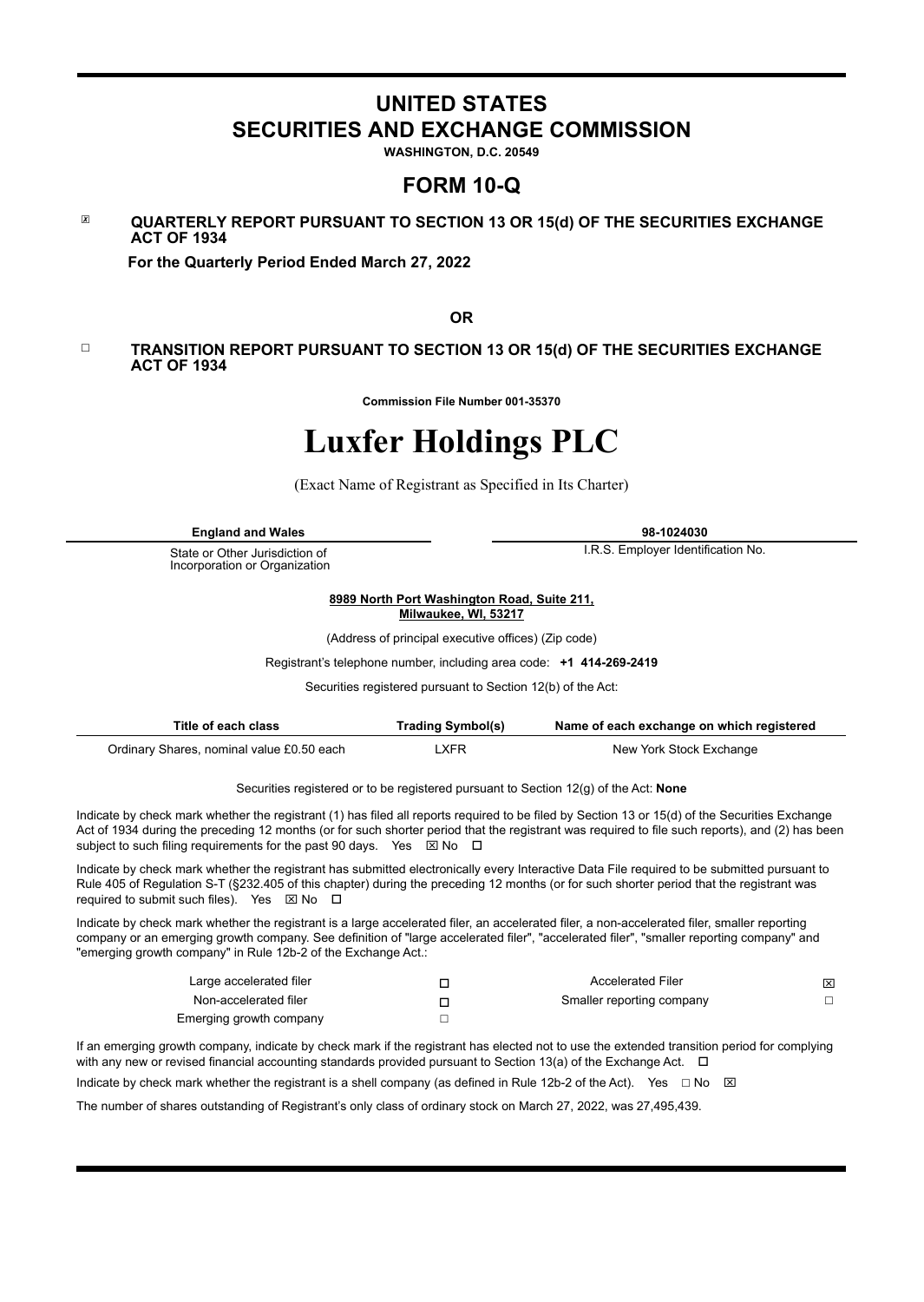# **TABLE OF CONTENTS**

|            |                                                                                          | Page           |
|------------|------------------------------------------------------------------------------------------|----------------|
|            | <b>PART I FINANCIAL INFORMATION</b>                                                      |                |
| Item 1.    | Condensed Financial Statements (unaudited)                                               | 1              |
|            | Condensed Consolidated Statements of Income (unaudited)                                  | 1              |
|            | Condensed Consolidated Statements of Comprehensive Income (unaudited)                    | $\overline{2}$ |
|            | Condensed Consolidated Balance Sheets (unaudited)                                        | 3              |
|            | Condensed Consolidated Statements of Cash Flows (unaudited)                              | 4              |
|            | Condensed Consolidated Statements of Changes in Equity (unaudited)                       | 5              |
|            | Notes to Condensed Consolidated Financial Statements (unaudited)                         | 6              |
| Item 2.    | Management's Discussion and Analysis of Financial Condition and Results<br>of Operations | 17             |
| Item $3.$  | Quantitative and Qualitative Disclosures About Market Risk                               | 27             |
| Item $4.$  | <b>Controls and Procedures</b>                                                           | 27             |
|            |                                                                                          |                |
|            | PART II OTHER INFORMATION                                                                |                |
| Item $1$ . | Legal Proceedings                                                                        | 28             |
| Item 1A.   | <b>Risk Factors</b>                                                                      | 28             |
| Item $2.$  | Unregistered Sales of Equity Securities and Use of Proceeds                              | 28             |
| Item $6.$  | <b>Exhibits</b>                                                                          | 29             |

Signatures [30](#page-31-0)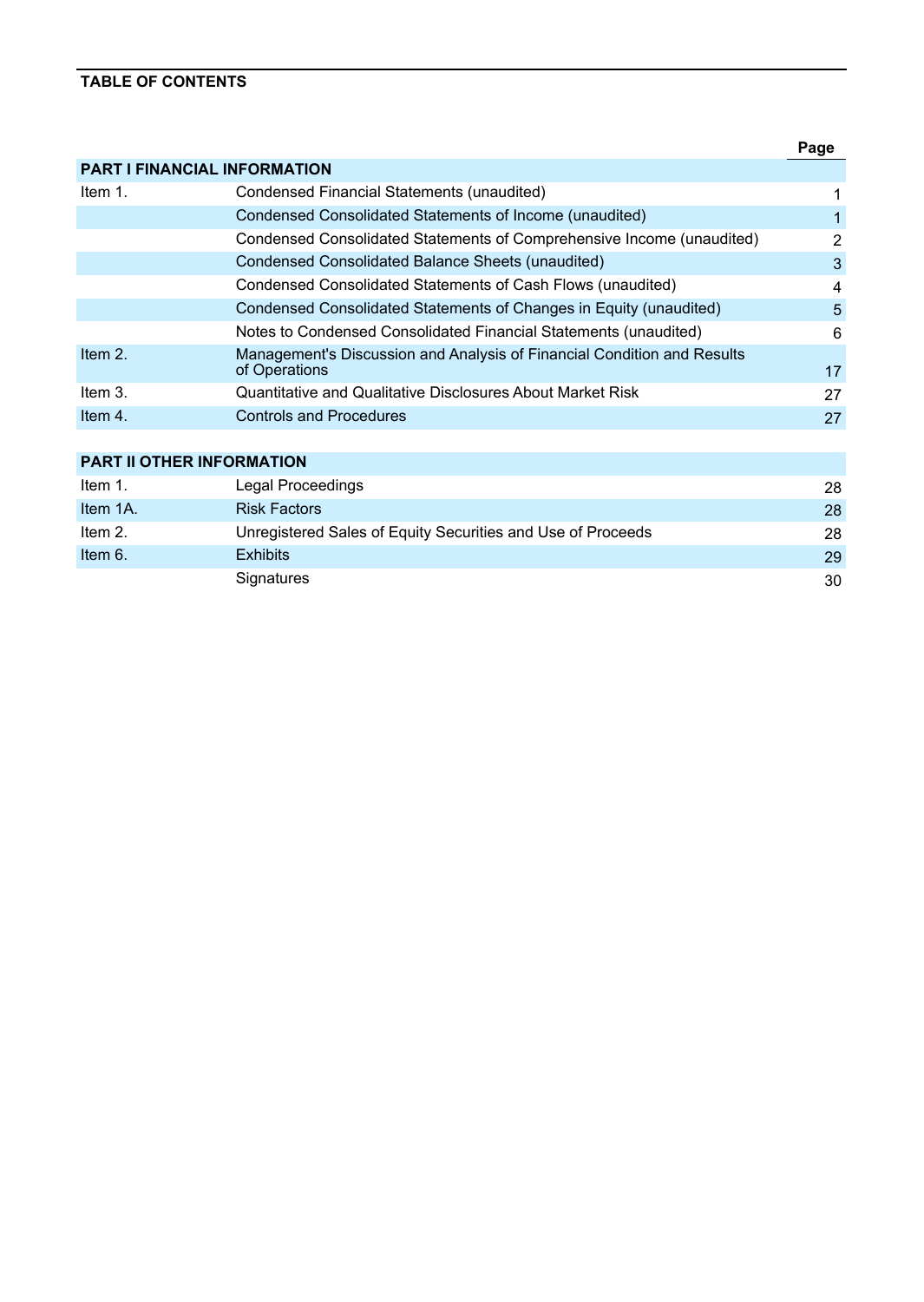#### **PART I - FINANCIAL INFORMATION**

# <span id="page-2-0"></span>**Item 1. Condensed Financial Statements (unaudited)**

# **LUXFER HOLDINGS PLC CONDENSED CONSOLIDATED STATEMENTS OF INCOME (UNAUDITED)**

|                                                            |                  |                           | <b>First Quarter</b> |
|------------------------------------------------------------|------------------|---------------------------|----------------------|
| In millions, except share and per-share data               | 2022             |                           | 2021                 |
| Net sales                                                  | \$<br>97.0       | \$                        | 85.2                 |
| Cost of goods sold                                         | (72.8)           |                           | (60.0)               |
| <b>Gross profit</b>                                        | 24.2             |                           | 25.2                 |
| Selling, general and administrative expenses               | (10.7)           |                           | (10.6)               |
| Research and development                                   | (1.3)            |                           | (0.8)                |
| Restructuring charges                                      | (1.4)            |                           | (1.4)                |
| Acquisition-related costs                                  | (0.2)            |                           | (0.2)                |
| Other charges                                              |                  |                           | (1.1)                |
| <b>Operating income</b>                                    | 10.6             |                           | 11.1                 |
| Interest expense                                           | (0.8)            |                           | (0.8)                |
| Defined benefit pension credit                             | 0.4              |                           | 0.6                  |
| Income before income taxes                                 | 10.2             |                           | 10.9                 |
| Provision for income taxes                                 | (2.5)            |                           | (2.3)                |
| Net income from continuing operations                      | 7.7              |                           | 8.6                  |
|                                                            |                  |                           |                      |
| Net loss from discontinued operations, net of tax          | (0.1)            |                           | (1.6)                |
| Gain on disposition of discontinued operations, net of tax |                  |                           | 7.5                  |
| Net (loss) / income from discontinued operations           | \$<br>$(0.1)$ \$ |                           | 5.9                  |
|                                                            |                  |                           |                      |
| <b>Net income</b>                                          | \$<br>7.6        | $\boldsymbol{\mathsf{S}}$ | 14.5                 |
|                                                            |                  |                           |                      |
| Earnings / (loss) per share (1)                            |                  |                           |                      |
| Basic from continuing operations                           | \$<br>0.28       | \$                        | 0.31                 |
| Basic from discontinued operations                         | \$               | \$                        | 0.21                 |
| <b>Basic</b>                                               | \$<br>0.28       | $\boldsymbol{\mathsf{S}}$ | 0.52                 |
|                                                            |                  |                           |                      |
| Diluted from continuing operations                         | \$<br>0.28       | \$                        | 0.31                 |
| Diluted from discontinued operations                       | \$               | \$                        | 0.21                 |
| <b>Diluted</b>                                             | \$<br>0.28       | \$                        | 0.52                 |
|                                                            |                  |                           |                      |
| Weighted average ordinary shares outstanding               |                  |                           |                      |
| <b>Basic</b>                                               | 27,490,741       |                           | 27,658,871           |
| <b>Diluted</b>                                             | 27,696,118       |                           | 28,057,323           |

 $(1)$  The calculation of earnings per share is performed separately for continuing and discontinued operations. As a result, the sum of the two in any particular period may not equal the earnings-per-share amount in total.

In the first quarter of 2022, basic average shares outstanding and diluted average shares outstanding were the same for discontinued operations because the effect of potential shares of common stock was anti-dilutive since the Company generated a net loss from discontinued operations.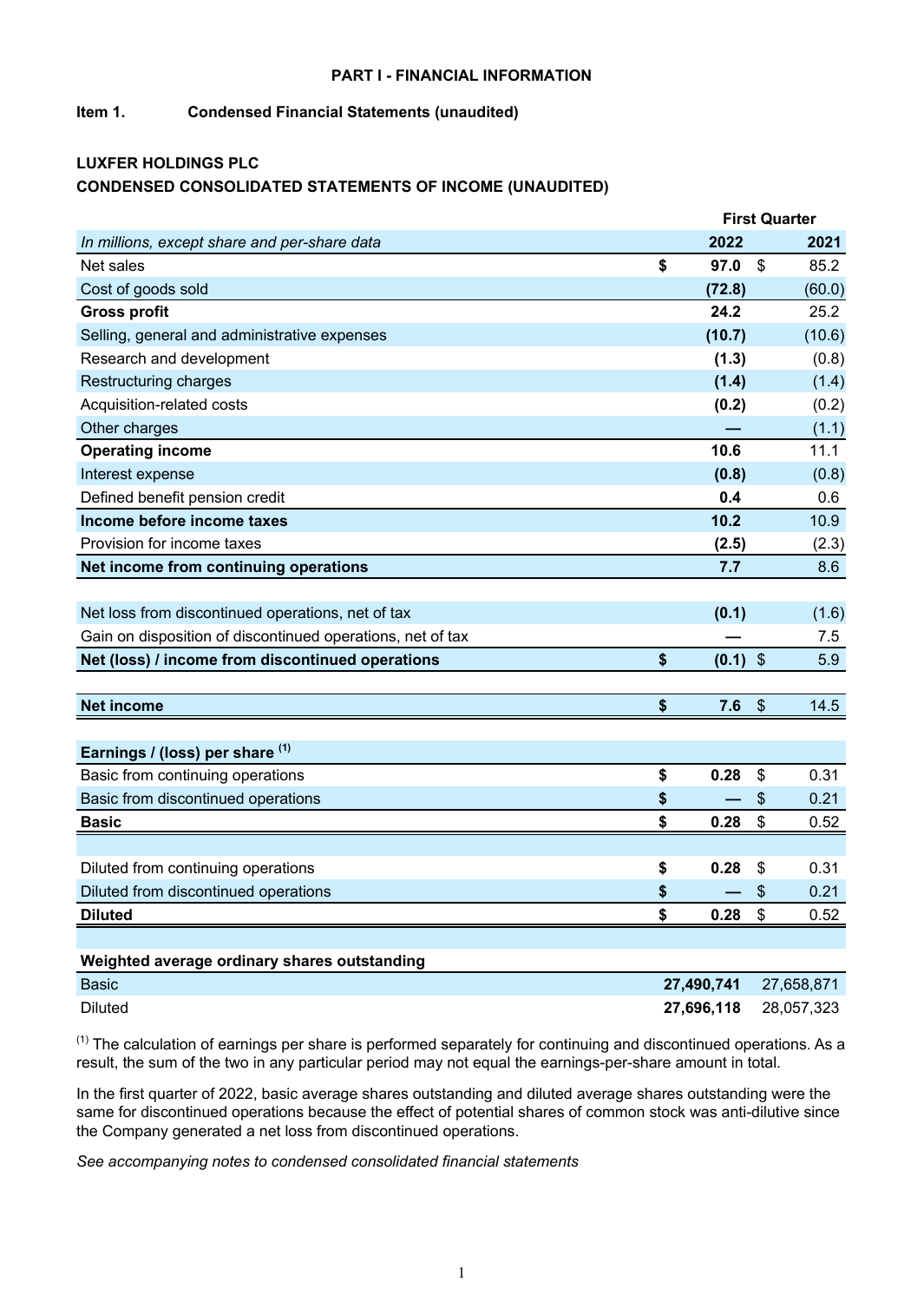# <span id="page-3-0"></span>**LUXFER HOLDINGS PLC**

# **CONDENSED CONSOLIDATED STATEMENTS OF COMPREHENSIVE INCOME (UNAUDITED)**

|                                                                                       |   | <b>First Quarter</b> |            |
|---------------------------------------------------------------------------------------|---|----------------------|------------|
| In millions                                                                           |   | 2022                 | 2021       |
| Net income                                                                            | S | 7.6                  | \$<br>14.5 |
|                                                                                       |   |                      |            |
| Other comprehensive (loss) / income                                                   |   |                      |            |
| Net change in foreign currency translation adjustment                                 |   | (1.8)                | 0.9        |
|                                                                                       |   |                      |            |
| Pension and post-retirement actuarial gains, net of \$0.1 and \$0.1 tax, respectively |   | 0.4                  | 0.6        |
| Other comprehensive (loss) / income, net of tax                                       |   | (1.4)                | 1.5        |
|                                                                                       |   |                      |            |
| <b>Total comprehensive income</b>                                                     |   | 6.2                  | 16.0       |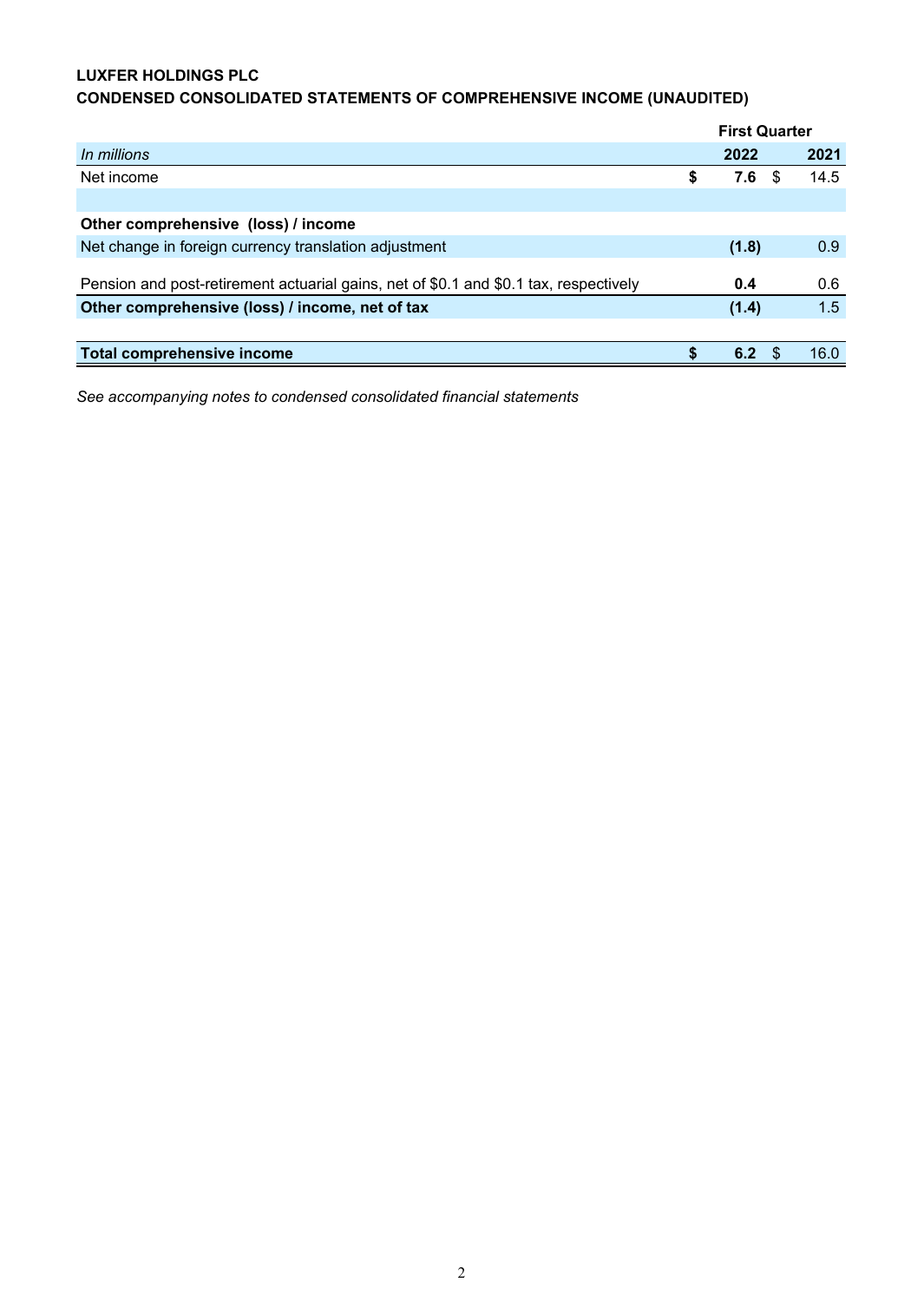# <span id="page-4-0"></span>**LUXFER HOLDINGS PLC CONDENSED CONSOLIDATED BALANCE SHEETS (UNAUDITED)**

|                                                                                                                                                   | March 27,   |                         | December 31, |
|---------------------------------------------------------------------------------------------------------------------------------------------------|-------------|-------------------------|--------------|
| In millions, except share and per-share data                                                                                                      | 2022        |                         | 2021         |
| <b>Current assets</b>                                                                                                                             |             |                         |              |
| Cash and cash equivalents                                                                                                                         | \$<br>17.2  | $\sqrt[6]{3}$           | 6.2          |
| Restricted cash                                                                                                                                   | 0.1         |                         | 0.2          |
| Accounts and other receivables, net of allowances of \$0.8 and \$0.8, respectively                                                                | 69.6        |                         | 57.8         |
| Inventories                                                                                                                                       | 105.9       |                         | 90.5         |
| Assets held-for-sale                                                                                                                              | 12.6        |                         | 8.5          |
| <b>Total current assets</b>                                                                                                                       | \$<br>205.4 | \$                      | 163.2        |
| <b>Non-current assets</b>                                                                                                                         |             |                         |              |
| Property, plant and equipment, net                                                                                                                | \$<br>83.0  | \$                      | 87.5         |
| Right-of-use assets from operating leases                                                                                                         | 21.5        |                         | 12.6         |
| Goodwill                                                                                                                                          | 68.9        |                         | 69.7         |
| Intangibles, net                                                                                                                                  | 13.4        |                         | 13.7         |
| Deferred tax assets                                                                                                                               | 7.9         |                         | 8.0          |
| Pensions and other retirement benefits                                                                                                            | 14.0        |                         | 13.7         |
| Investments and loans to joint ventures and other affiliates                                                                                      | 0.4         |                         | 0.4          |
| <b>Total assets</b>                                                                                                                               | \$<br>414.5 | \$                      | 368.8        |
| <b>Current liabilities</b>                                                                                                                        |             |                         |              |
| Accounts payable                                                                                                                                  | \$<br>37.8  | $\sqrt[6]{\frac{1}{2}}$ | 31.7         |
| <b>Accrued liabilities</b>                                                                                                                        | 31.3        |                         | 28.2         |
| Taxes on income                                                                                                                                   | 5.5         |                         | 3.0          |
| Liabilities held-for-sale                                                                                                                         | 4.5         |                         | 1.4          |
| Other current liabilities                                                                                                                         | 19.5        |                         | 19.6         |
| <b>Total current liabilities</b>                                                                                                                  | \$<br>98.6  | \$                      | 83.9         |
| <b>Non-current liabilities</b>                                                                                                                    |             |                         |              |
| Long-term debt                                                                                                                                    | \$<br>85.9  | \$                      | 59.6         |
| Pensions and other retirement benefits                                                                                                            | 1.9         |                         | 1.9          |
| Deferred tax liabilities                                                                                                                          | 2.7         |                         | 2.7          |
| Other non-current liabilities                                                                                                                     | 18.8        |                         | 11.6         |
| <b>Total liabilities</b>                                                                                                                          | \$<br>207.9 | \$                      | 159.7        |
| Commitments and contingencies (Note 15)                                                                                                           |             |                         |              |
| <b>Shareholders' equity</b>                                                                                                                       |             |                         |              |
| Ordinary shares of £0.50 par value; authorized 40,000,000 shares for 2022 and<br>2021; issued and outstanding 28,944,000 shares for 2022 and 2021 | \$<br>26.5  | $\sqrt[6]{3}$           | 26.5         |
| Deferred shares of £0.0001 par value; authorized, issued and outstanding<br>761,835,318,444 shares for 2022 and 2021                              | 149.9       |                         | 149.9        |
| Additional paid-in capital                                                                                                                        | 70.7        |                         | 70.9         |
| Treasury shares                                                                                                                                   | (11.1)      |                         | (9.6)        |
| Own shares held by ESOP                                                                                                                           | (1.1)       |                         | (1.1)        |
| Retained earnings                                                                                                                                 | 108.1       |                         | 107.5        |
| Accumulated other comprehensive loss                                                                                                              | (136.4)     |                         | (135.0)      |
| <b>Total shareholders' equity</b>                                                                                                                 | \$<br>206.6 | \$                      | 209.1        |
| <b>Total liabilities and shareholders' equity</b>                                                                                                 | \$<br>414.5 | $\$\$                   | 368.8        |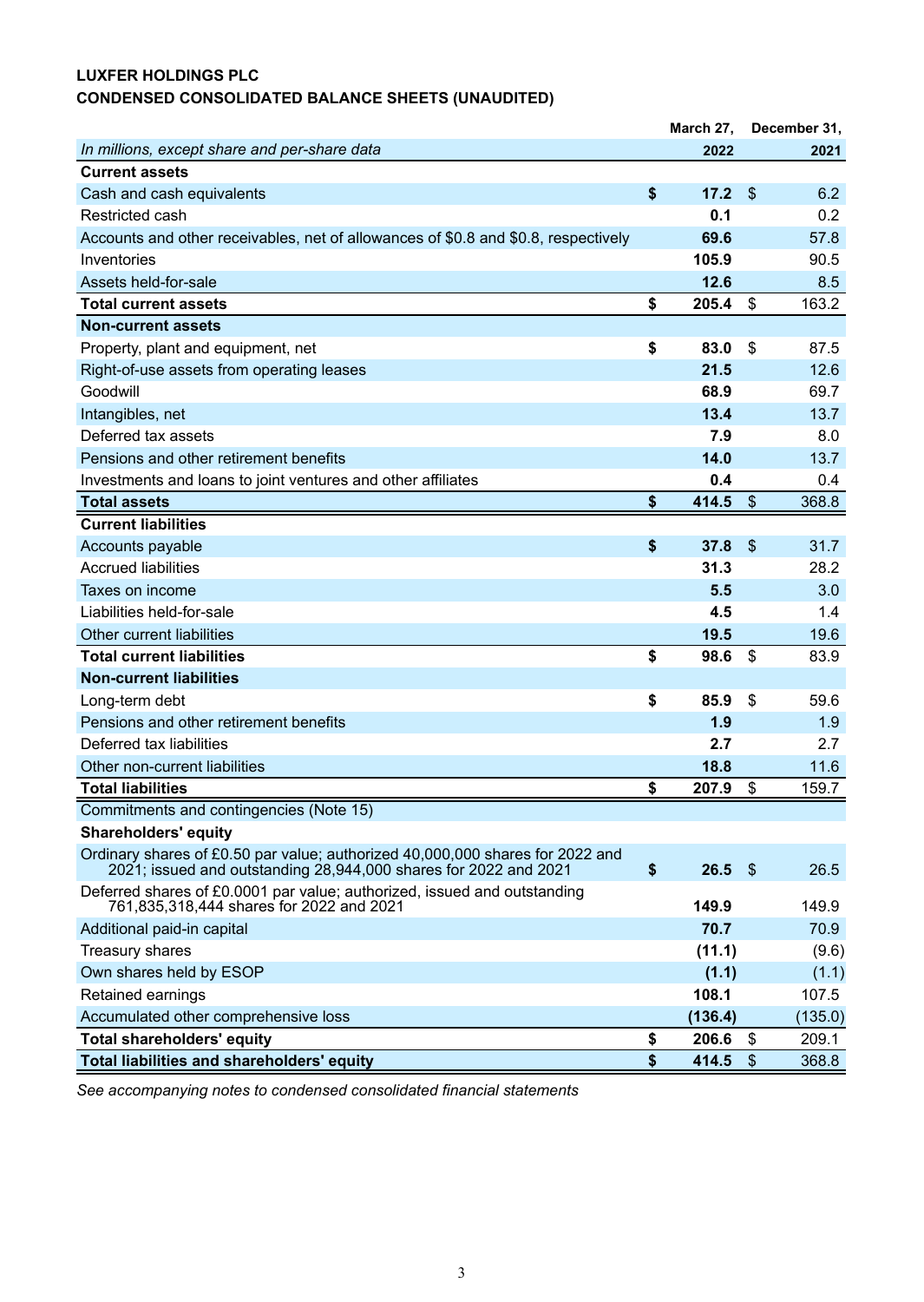# <span id="page-5-0"></span>**LUXFER HOLDINGS PLC CONDENSED CONSOLIDATED STATEMENTS OF CASH FLOWS (UNAUDITED)**

|                                                                                               | <b>First Quarter</b> |                         |        |
|-----------------------------------------------------------------------------------------------|----------------------|-------------------------|--------|
| In millions                                                                                   | 2022                 |                         | 2021   |
| <b>Operating activities</b>                                                                   |                      |                         |        |
| Net income                                                                                    | \$<br>7.6            | \$                      | 14.5   |
| Net loss / (income) from discontinued operations                                              | 0.1                  |                         | (5.9)  |
| Net income from continuing operations                                                         | 7.7                  |                         | 8.6    |
| Adjustments to reconcile net income to net cash (used for) / provided by operating activities |                      |                         |        |
| Depreciation                                                                                  | 3.5                  |                         | 3.2    |
| Amortization of purchased intangible assets                                                   | 0.2                  |                         | 0.2    |
| Amortization of debt issuance costs                                                           | 0.2                  |                         | 0.1    |
| Share-based compensation charges                                                              | 0.2                  |                         | 0.5    |
| Deferred income taxes                                                                         | 0.1                  |                         | 0.3    |
| Defined benefit pension credit                                                                | (0.4)                |                         | (0.6)  |
| Defined benefit pension contributions                                                         |                      |                         | (1.4)  |
| Changes in assets and liabilities                                                             |                      |                         |        |
| Accounts and other receivables                                                                | (12.2)               |                         | (7.4)  |
| Inventories                                                                                   | (16.2)               |                         | (0.1)  |
| Other current assets                                                                          | (3.0)                |                         | (1.7)  |
| Accounts payable                                                                              | 6.8                  |                         | 6.7    |
| <b>Accrued liabilities</b>                                                                    | 3.4                  |                         | 2.5    |
| Other current liabilities                                                                     | 2.0                  |                         | 2.0    |
| Other non-current assets and liabilities                                                      | (1.6)                |                         | 2.3    |
| Net cash (used for) / provided by operating activities - continuing                           | (9.3)                |                         | 15.2   |
| Net cash provided by operating activities - discontinued                                      |                      |                         |        |
| Net cash (used for) / provided by operating activities                                        | \$<br>$(9.3)$ \$     |                         | 15.2   |
| <b>Investing activities</b>                                                                   |                      |                         |        |
| Capital expenditures                                                                          | \$<br>$(1.0)$ \$     |                         | (1.4)  |
| Proceeds from sale of discontinued operations                                                 |                      |                         | 21.0   |
| <b>Business acquisition</b>                                                                   |                      |                         | (19.3) |
| Net cash (used for) / provided by investing activities - continuing                           | \$<br>(1.0)          | $\sqrt{2}$              | 0.3    |
| Net cash used for investing activities - discontinued                                         | \$                   | \$                      |        |
| Net cash (used for) / provided by investing activities                                        | \$<br>$(1.0)$ \$     |                         | 0.3    |
| <b>Financing activities</b>                                                                   |                      |                         |        |
| Net drawdown of long-term borrowings                                                          | 26.7                 |                         | 19.5   |
| Share-based compensation cash paid                                                            | (0.4)                |                         | (1.3)  |
| Dividends paid                                                                                | (3.4)                |                         | (3.4)  |
| Repurchases of ordinary shares                                                                | (1.5)                |                         |        |
| Net cash from financing activities                                                            | \$<br>21.4           | $\$\$                   | 14.8   |
| Effect of exchange rate changes on cash and cash equivalents                                  | (0.2)                |                         |        |
| <b>Net increase</b>                                                                           | \$<br>10.9           | $\sqrt[6]{\frac{1}{2}}$ | 30.3   |
| Cash, cash equivalents and restricted cash; beginning of year (1)                             | 6.4                  |                         | 1.5    |
| Cash, cash equivalents and restricted cash; end of the First Quarter <sup>(1)</sup>           | 17.3                 |                         | 31.8   |
| <b>Supplemental cash flow information:</b>                                                    |                      |                         |        |
| Interest payments                                                                             | \$<br>0.8            | \$                      | 0.9    |
| Income tax receipts, net                                                                      | (0.1)                |                         |        |
|                                                                                               |                      |                         |        |

 $<sup>(1)</sup>$  Cash, cash equivalents and restricted cash at March 27, 2022 consists of \$17.2 million (December 31, 2021:</sup> \$6.2 million) cash and cash equivalents and \$0.1 million (December 31, 2021: \$0.2 million) restricted cash.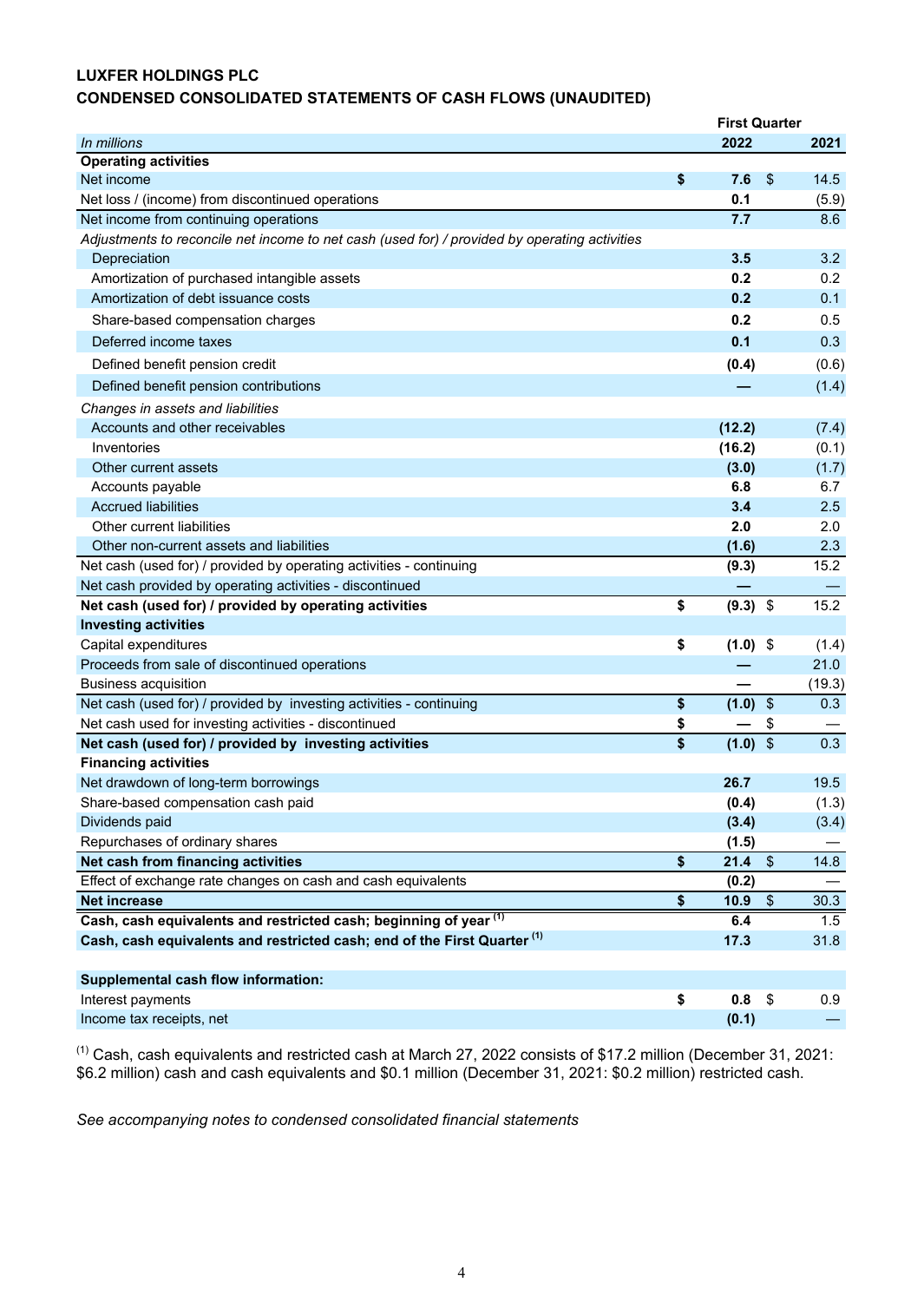# <span id="page-6-0"></span>**LUXFER HOLDINGS PLC CONDENSED CONSOLIDATED STATEMENTS OF CHANGES IN EQUITY (UNAUDITED)**

| In millions,                                                           |    | Ordinary<br>share<br>capital |      | <b>Deferred</b><br>share<br>capital |    | <b>Additional</b><br>paid-in<br>capital | Treasury<br>shares<br><b>Number</b> | Treasury<br>shares<br>Amount | Own<br>shares<br>held by<br><b>ESOP</b><br><b>Number</b> | Own<br>shares<br>held by<br><b>ESOP</b><br>Amount |            | <b>Retained</b><br>earnings |      | <b>Accumulated</b><br>other<br>comprehensive<br>loss | Total<br>equity |
|------------------------------------------------------------------------|----|------------------------------|------|-------------------------------------|----|-----------------------------------------|-------------------------------------|------------------------------|----------------------------------------------------------|---------------------------------------------------|------------|-----------------------------|------|------------------------------------------------------|-----------------|
| At January 1, 2021                                                     |    | 26.6                         | - \$ | 149.9                               | Ŝ. | 70.6                                    | $(0.4)$ \$                          | (4.0)                        | $(1.0)$ \$                                               | $(1.4)$ \$                                        |            | $91.2$ \$                   |      | $(165.8)$ \$                                         | 167.1           |
| Net income                                                             |    |                              |      |                                     |    |                                         |                                     |                              |                                                          |                                                   |            | 14.5                        |      |                                                      | 14.5            |
| Other comprehensive income, net of tax                                 |    |                              |      |                                     |    |                                         |                                     |                              |                                                          |                                                   |            |                             |      | 1.5                                                  | 1.5             |
| Dividends declared                                                     |    |                              |      |                                     |    |                                         |                                     |                              |                                                          | $\hspace{0.05cm}$                                 |            | (3.4)                       |      |                                                      | (3.4)           |
| Share-based compensation                                               |    |                              |      |                                     |    | 0.5                                     |                                     |                              |                                                          |                                                   |            |                             |      |                                                      | 0.5             |
| Utilization of treasury shares to satisfy share<br>based compensation  |    |                              |      |                                     |    | (1.4)                                   |                                     |                              |                                                          | 0.1                                               |            |                             |      |                                                      | (1.3)           |
| At March 28, 2021                                                      |    | 26.6                         |      | 149.9                               | -5 | 69.7                                    | $(0.4)$ \$                          | (4.0)                        | $(1.0)$ \$                                               | (1.3)                                             | $\sqrt{s}$ | 102.3                       | - \$ | (164.3)                                              | 178.9           |
|                                                                        |    |                              |      |                                     |    |                                         |                                     |                              |                                                          |                                                   |            |                             |      |                                                      |                 |
| At January 1, 2022                                                     | S. | 26.5                         | -5   | 149.9                               | S. | 70.9                                    | $(0.6)$ \$                          | (9.6)                        | $(0.8)$ \$                                               | $(1.1)$ \$                                        |            | 107.5                       | -\$  | (135.0)                                              | 209.1           |
| Net income                                                             |    |                              |      |                                     |    |                                         |                                     |                              |                                                          |                                                   |            | 7.6                         |      |                                                      | 7.6             |
| Other comprehensive loss, net of tax                                   |    |                              |      |                                     |    |                                         |                                     |                              |                                                          |                                                   |            |                             |      | (1.4)                                                | (1.4)           |
| Dividends declared                                                     |    |                              |      |                                     |    |                                         |                                     |                              |                                                          |                                                   |            | (7.0)                       |      |                                                      | (7.0)           |
| Share-based compensation                                               |    |                              |      |                                     |    | 0.2                                     |                                     |                              |                                                          |                                                   |            |                             |      |                                                      | 0.2             |
| Share buyback                                                          |    |                              |      |                                     |    |                                         | (0.1)                               | (1.5)                        |                                                          |                                                   |            |                             |      |                                                      | (1.5)           |
| Utilization of shares from ESOP to satisfy share<br>based compensation |    |                              |      |                                     |    | (0.4)                                   |                                     |                              |                                                          |                                                   |            |                             |      |                                                      | (0.4)           |
| At March 27, 2022                                                      |    | 26.5                         |      | 149.9                               | S  | 70.7                                    | $(0.7)$ \$                          | (11.1)                       | $(0.8)$ \$                                               | (1.1)                                             | -\$        | 108.1                       | S    | (136.4)                                              | 206.6           |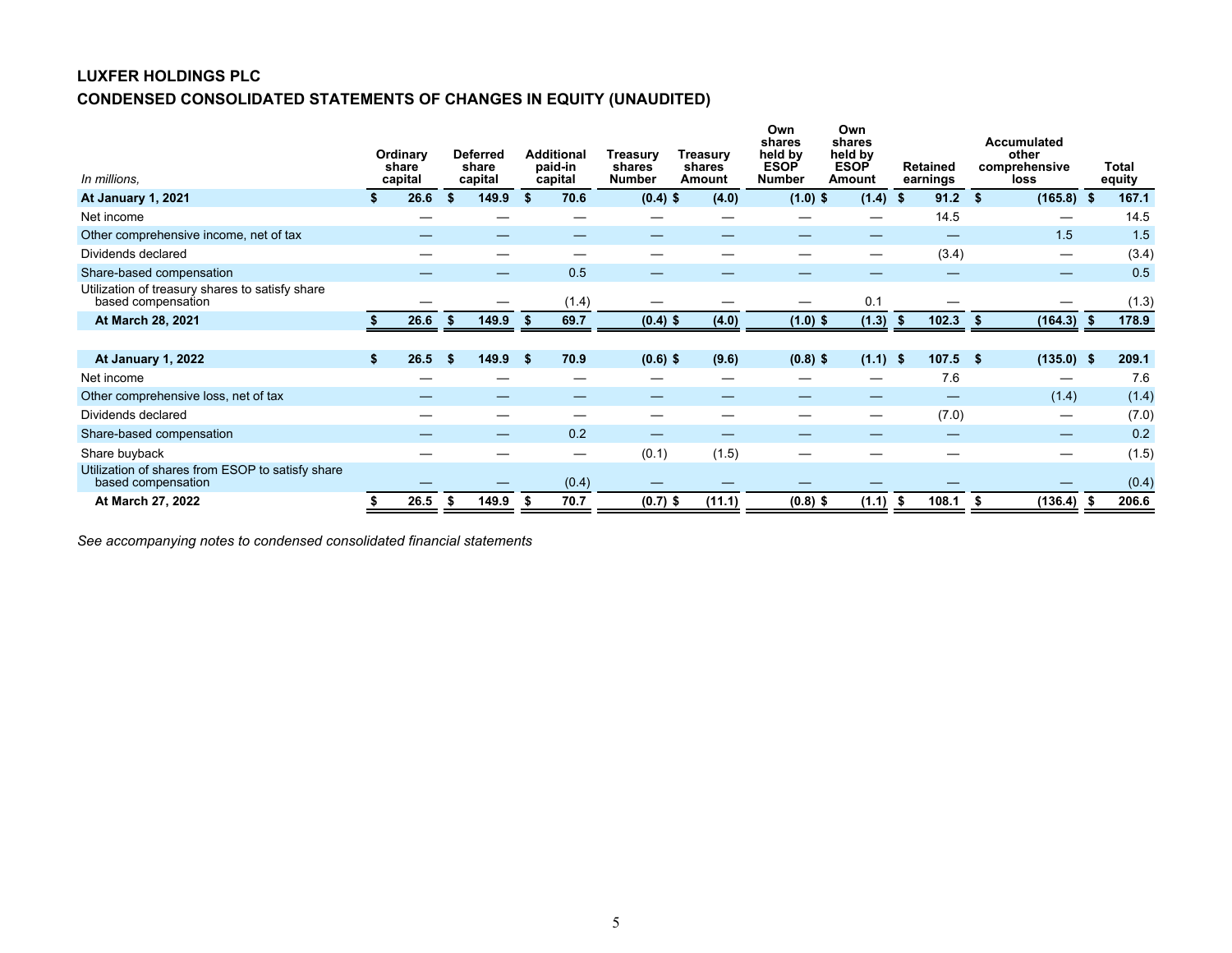# <span id="page-7-0"></span>**LUXFER HOLDINGS PLC**

## **NOTES TO CONDENSED CONSOLIDATED FINANCIAL STATEMENTS (UNAUDITED)**

#### **1. Basis of Presentation and Responsibility for interim Financial Statements**

We prepared the accompanying unaudited consolidated condensed financial statements of Luxfer Holdings PLC and all wholly-owned, majority owned or otherwise controlled subsidiaries on the same basis as our annual audited financial statements. We condensed or omitted certain information and footnote disclosures normally included in our annual audited financial statements, which we prepared in accordance with U.S. Generally Accepted Accounting Principles (GAAP).

Our quarterly financial statements should be read in conjunction with our Annual Report on Form 10-K for the year ended December 31, 2021. As used in this report, the terms "we," "us," "our," "Luxfer" and "the Company" mean Luxfer Holdings PLC and its subsidiaries, unless the context indicates another meaning.

In the opinion of management, our financial statements reflect all adjustments, which are of a normal recurring nature, necessary for presentation of financial statements for interim periods in accordance with U.S. GAAP and with the instructions to Form 10-Q in Article 10 of Securities and Exchange Commission (SEC) Regulation S-X.

The preparation of financial statements in conformity with U.S. GAAP requires management to make estimates and assumptions about future events that affect the reported amounts of assets and liabilities, the disclosure of contingent assets and liabilities at the date of our financial statements and the reported amounts of revenue and expenses during the reporting periods. Actual results could differ from those estimates, and any such differences may be material to our financial statements.

Our fiscal year ends on December 31. We report our interim quarterly periods on a 13-week quarter basis, ending on a Sunday. The First Quarter, 2022, ended March 27, 2022, and the First Quarter, 2021, ended March 28, 2021.

#### *Impact of COVID-19 on the Financial Statements*

Demand from most end-markets we serve continues to improve in to 2022, following a period of recovery in 2021 from the adverse impact of COVID-19, which began in March 2020. The global political environment has become increasingly uncertain, combined with sharp recovery in demand and supply chain challenges, has resulted in some adverse business impacts, including increased material cost inflation on key inputs (including magnesium, aluminum and carbon fiber), labor availability issues and energy and transport cost increases.

Currently, our expectation is that the impact of material and energy cost inflation and labor and transport constraints will continue at least throughout 2022, but it is our intention to pass through inflation to our customers where possible.

#### **Accounting standards issued but not yet effective**

None expected to be material to the Company.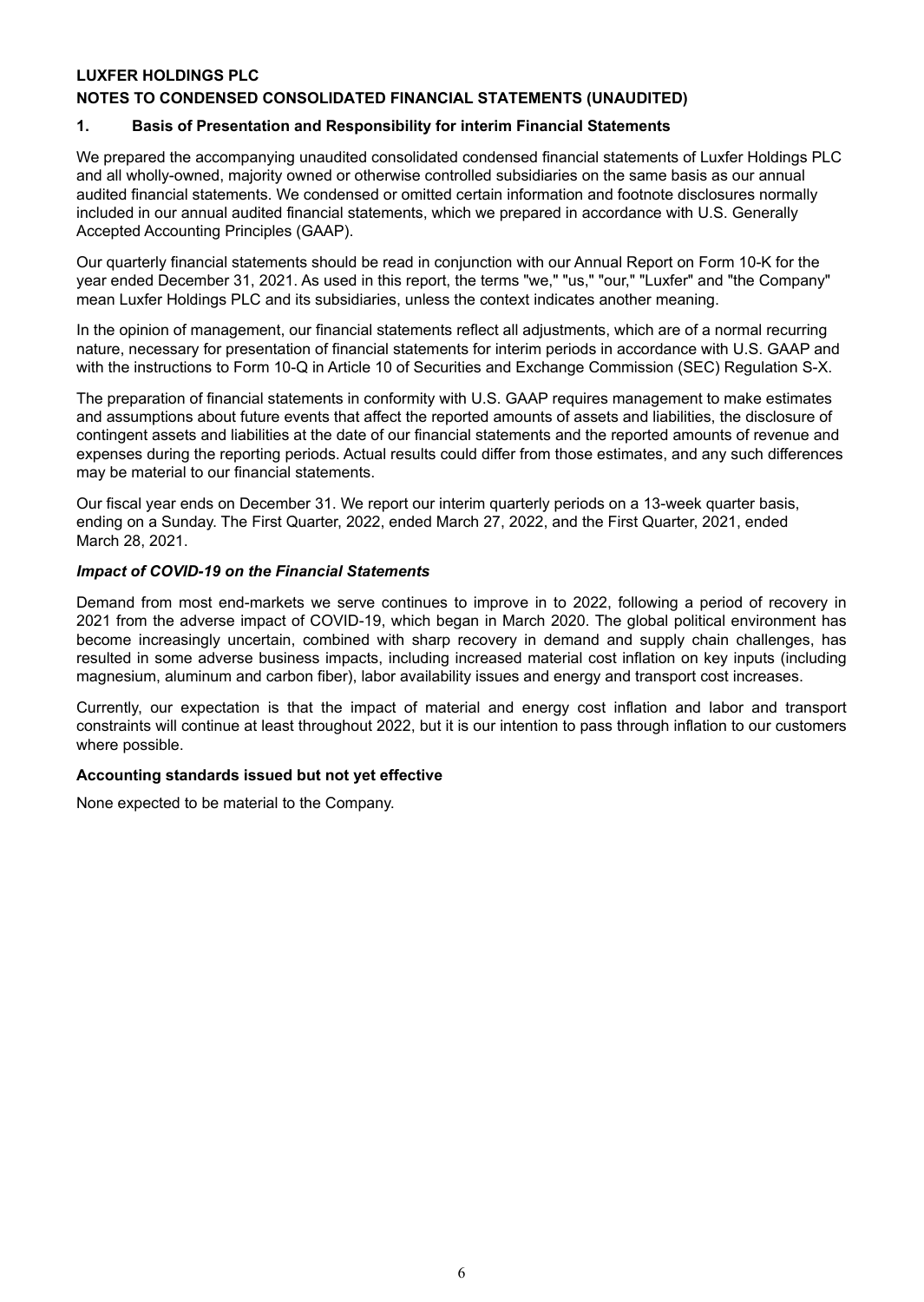# **2. Earnings per share**

Basic earnings per share are computed by dividing net income for the period by the weighted-average number of ordinary shares outstanding, net of Treasury shares and shares held in ESOP. Diluted earnings per share are computed by dividing net income for the period by the weighted average number of ordinary shares outstanding and the dilutive ordinary shares equivalents.

Basic and diluted earnings per share were calculated as follows:

|                                                                                                 | <b>First Quarter</b> |            |     |            |  |  |
|-------------------------------------------------------------------------------------------------|----------------------|------------|-----|------------|--|--|
| In millions except share and per-share data                                                     |                      | 2022       |     | 2021       |  |  |
| <b>Basic earnings:</b>                                                                          |                      |            |     |            |  |  |
| Net income from continuing operations                                                           | \$                   | 7.7        | \$  | 8.6        |  |  |
| Net (loss) / income from discontinued operations                                                |                      | (0.1)      |     | 5.9        |  |  |
| <b>Net income</b>                                                                               | \$                   | 7.6        | \$  | 14.5       |  |  |
|                                                                                                 |                      |            |     |            |  |  |
| Weighted average number of £0.50 ordinary shares:                                               |                      |            |     |            |  |  |
| For basic earnings per share                                                                    |                      | 27,490,741 |     | 27,658,871 |  |  |
| Dilutive effect of potential common stock                                                       | 205,377              |            |     | 398,452    |  |  |
| For diluted earnings per share                                                                  | 27,696,118           |            |     | 28,057,323 |  |  |
|                                                                                                 |                      |            |     |            |  |  |
| Earnings / (loss) per share using weighted average number of ordinary shares<br>outstanding:(1) |                      |            |     |            |  |  |
| Basic earnings per ordinary share for continuing operations                                     | \$                   | 0.28       | -S  | 0.31       |  |  |
| Basic (loss) / earnings per ordinary share for discontinued operations                          | \$                   |            | S   | 0.21       |  |  |
| Basic earnings per ordinary share                                                               | \$                   | 0.28       |     | 0.52       |  |  |
|                                                                                                 |                      |            |     |            |  |  |
| Diluted earnings per ordinary share for continuing activities                                   | \$                   | 0.28       | \$. | 0.31       |  |  |
| Diluted (loss) / earnings per ordinary share for discontinued operations                        | \$                   |            | S   | 0.21       |  |  |
| Diluted earnings per ordinary share                                                             | \$                   | 0.28       | \$  | 0.52       |  |  |

 $<sup>(1)</sup>$  The calculation of earnings per share is performed separately for continuing and discontinued operations. As a</sup> result, the sum of the two in any particular period may not equal the earnings-per-share amount in total.

In the first quarter of 2022, basic average shares outstanding and diluted average shares outstanding were the same for discontinued operations because the effect of potential shares of common stock was anti-dilutive since the Company generated a net loss from discontinued operations. As a result, 205,377 shares combined were not included in the computation of diluted EPS for discontinued operations for the first quarter of 2022.

# **3. Net sales**

Disaggregated sales disclosures for the quarters ended March 27, 2022, and March 28, 2021, are included below and in Note 14, Segment Information.

|                                      | <b>First Quarter</b> |                   |  |                |  |                     |     |                          |  |                     |  |      |
|--------------------------------------|----------------------|-------------------|--|----------------|--|---------------------|-----|--------------------------|--|---------------------|--|------|
|                                      |                      |                   |  | 2022           |  |                     |     |                          |  |                     |  |      |
| In millions                          | Gas                  | Cylinders         |  | Elektron Total |  |                     | Gas | Cylinders Elektron Total |  |                     |  |      |
| General industrial                   | \$                   | $8.4 \text{ }$ \$ |  |                |  | $26.9 \t5 35.3 \t5$ |     |                          |  | 5.8 \$ 21.7 \$ 27.5 |  |      |
| Transportation                       |                      | 16.9              |  | 12.9           |  | 29.8                |     | 14.9                     |  | 11.8                |  | 26.7 |
| Defense, First Response & Healthcare |                      | 17.1              |  | 14.8           |  | 31.9                |     | 15.5                     |  | 15.5                |  | 31.0 |
|                                      |                      | 42.4 S            |  | 54.6 \$        |  | 97.0                | -SS | $36.2 \text{ } $$        |  | 49.0 \$ 85.2        |  |      |

The Company's performance obligations are satisfied at a point in time. With the classification of our Superform business as discontinued operations, none of the Company's revenue is satisfied over time. As a result, the Company's contract receivables, contract assets and contract liabilities are included within current assets and liabilities held-for-sale.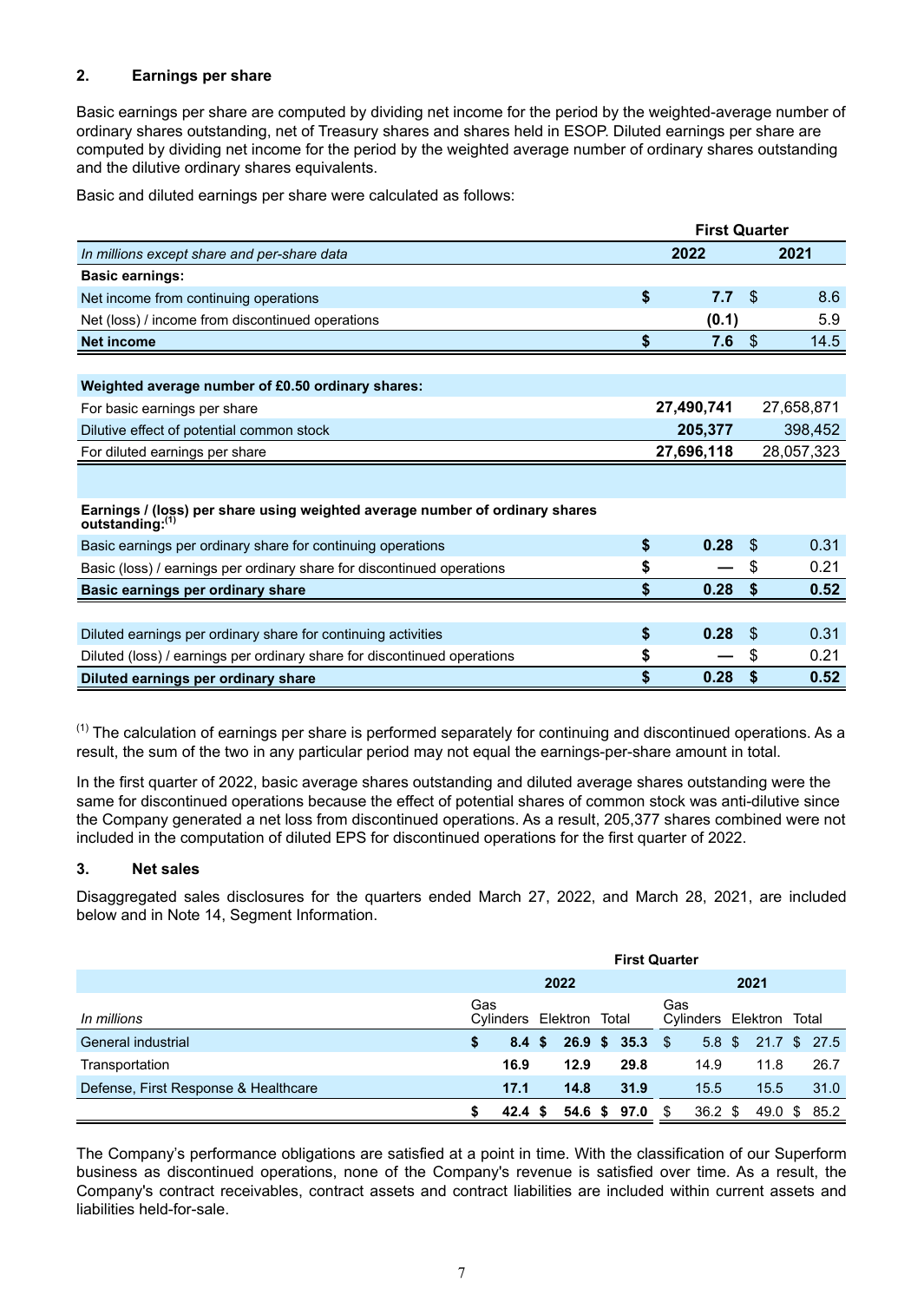# **4. Restructuring charges**

The \$1.4 million restructuring charge in 2022 relates solely to costs associated with the closure of Luxfer Gas Cylinders France, which ceased operations in 2019.

The \$1.4 million restructuring charge in 2021 included \$0.5 million of costs associated with the closure of Luxfer Gas Cylinders France and \$0.9 million in relation to rationalization activity in the Elektron segment, which included \$0.1 million of asset and inventory impairments, largely in relation to the planned divestiture of our small Luxfer Magtech production facility in Ontario, Canada.

Restructuring-related costs included within *Restructuring charges* in the Condensed Consolidated Financial Statements by reportable segment were as follows:

|                             |  | <b>First Quarter</b> |  |      |
|-----------------------------|--|----------------------|--|------|
| In millions                 |  | 2022                 |  | 2021 |
| Severance and related costs |  |                      |  |      |
| Gas Cylinders segment       |  | 1.4                  |  | 0.5  |
| Elektron segment            |  |                      |  | 0.9  |
| Total restructuring charges |  | 1.4                  |  | 1.4  |

Activity related to restructuring, recorded in *Other current liabilities* in the consolidated balance sheets is summarized as follows:

| In millions                | 2022  |
|----------------------------|-------|
| Balance at January 1, 2022 | 11.7  |
| Costs incurred             | 1.4   |
| Cash payments and other    | (6.6) |
| Balance at March 27, 2022  | 6.5   |

## **5. Acquisitions and acquisition-related costs**

Acquisition-related costs of \$0.2 million in the First Quarters of 2022 and 2021 represent professional fees incurred in relation to the SCI acquisition.

On March 15, 2021, the Company completed the acquisition of the Structural Composites Industries LLC ("SCI") business of Worthington Industries, Inc., based in Pomona, California, for \$19.3 million cash consideration. The acquisition of SCI strengthens Luxfer's composite cylinder offerings and aligns with recent investment to enhance our alternative fuel capabilities to capitalize on the growing compressed natural gas (CNG) and hydrogen opportunities.

The fair value of assets and liabilities acquired are as follows:

| In millions                    |   |       |
|--------------------------------|---|-------|
| Accounts and other receivables | S | 4.7   |
| Inventories                    |   | 6.7   |
| Property, plant and equipment  |   | 7.8   |
| Customer relationships         |   | 1.8   |
| Less:                          |   |       |
| Accounts payable               |   | (1.7) |
| Net assets acquired            |   | 19.3  |
|                                |   |       |
| Purchase consideration         | S | 19.3  |

#### **6. Other charges**

There were no other charges in the first quarter of 2022. Other charges of \$1.1 million in the First Quarter of 2021 related to the settlement of a class action lawsuit in the Gas Cylinders segment in relation to an alleged historic violation of the Californian Labor Code, concerning a Human Resources administration matter.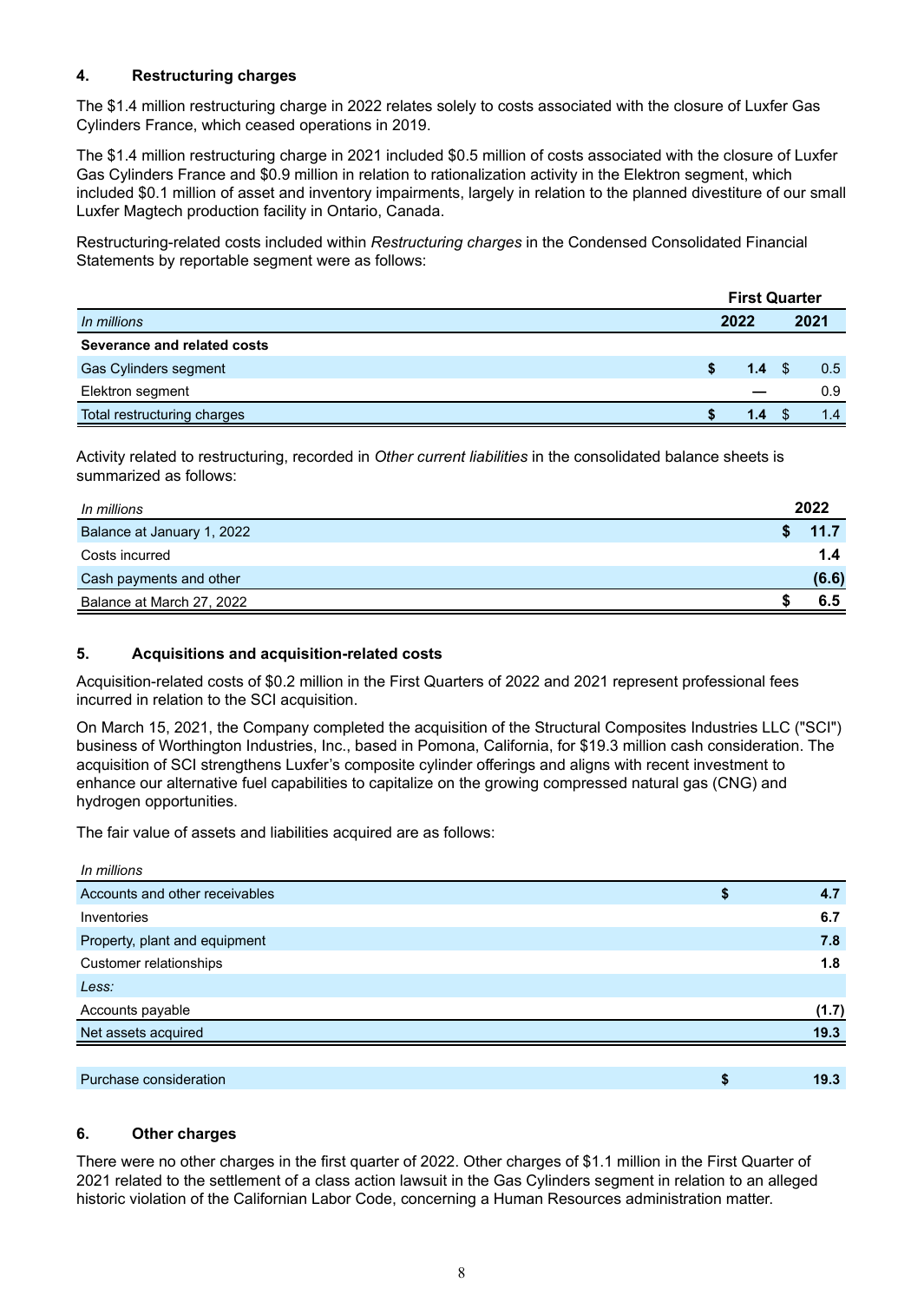# **7. Supplementary balance sheet information**

|                                            | March 27,              |                           | December 31, |  |  |
|--------------------------------------------|------------------------|---------------------------|--------------|--|--|
| In millions                                | 2022                   | 2021                      |              |  |  |
| <b>Accounts and other receivables</b>      |                        |                           |              |  |  |
| Trade receivables                          | \$<br>59.7             | \$                        | 45.8         |  |  |
| <b>Related parties</b>                     | 0.1                    |                           | 0.1          |  |  |
| Prepayments and accrued income             | 5.1                    |                           | 8.5          |  |  |
| Derivative financial instruments           | 0.3                    |                           | 0.1          |  |  |
| Deferred consideration                     | 1.0                    |                           | 1.0          |  |  |
| Other receivables                          | 3.4                    |                           | 2.3          |  |  |
| Total accounts and other receivables       | \$<br>69.6             | \$                        | 57.8         |  |  |
|                                            |                        |                           |              |  |  |
| <b>Inventories</b>                         |                        |                           |              |  |  |
| Raw materials and supplies                 | \$<br>49.1             | $\mathfrak{s}$            | 39.3         |  |  |
| Work-in-process                            | 31.0                   |                           | 26.7         |  |  |
| Finished goods                             | 25.8                   |                           | 24.5         |  |  |
| <b>Total inventories</b>                   | \$<br>105.9            | \$                        | 90.5         |  |  |
|                                            |                        |                           |              |  |  |
| Property, plant and equipment, net         |                        |                           |              |  |  |
| Land, buildings and leasehold improvements | \$<br>60.2             | $\boldsymbol{\mathsf{S}}$ | 64.6         |  |  |
| Machinery and equipment                    | 263.1                  |                           | 266.3        |  |  |
| Construction in progress                   | 8.7                    |                           | 8.4          |  |  |
| Total property, plant and equipment        | 332.0                  |                           | 339.3        |  |  |
| Accumulated depreciation and impairment    | (249.0)                |                           | (251.8)      |  |  |
| Total property, plant and equipment, net   | \$<br>83.0             | \$                        | 87.5         |  |  |
|                                            |                        |                           |              |  |  |
| <b>Other current liabilities</b>           |                        |                           |              |  |  |
| Short term provision                       | \$<br>0.2              | $\boldsymbol{\mathsf{S}}$ | 0.2          |  |  |
| Restructuring provision                    | 6.5                    |                           | 11.7         |  |  |
| Derivative financial instruments           | 0.1                    |                           | 0.1          |  |  |
| Operating lease liability                  | 4.5                    |                           | 3.0          |  |  |
| Dividend payable                           | 3.6                    |                           |              |  |  |
| Advance payments                           | 4.6                    |                           | 4.6          |  |  |
| Total other current liabilities            | \$<br>19.5             | $\boldsymbol{\mathsf{S}}$ | 19.6         |  |  |
|                                            |                        |                           |              |  |  |
| <b>Other non-current liabilities</b>       |                        |                           |              |  |  |
| <b>Contingent liabilities</b>              | \$<br>1.4 <sup>°</sup> |                           | 1.8          |  |  |
| <b>Operating lease liability</b>           | 17.2                   |                           | 9.8          |  |  |
| Other non-current liabilities              | 0.2                    |                           |              |  |  |
| Total other non-current liabilities        | \$<br>18.8             | $\sqrt[6]{\frac{1}{2}}$   | 11.6         |  |  |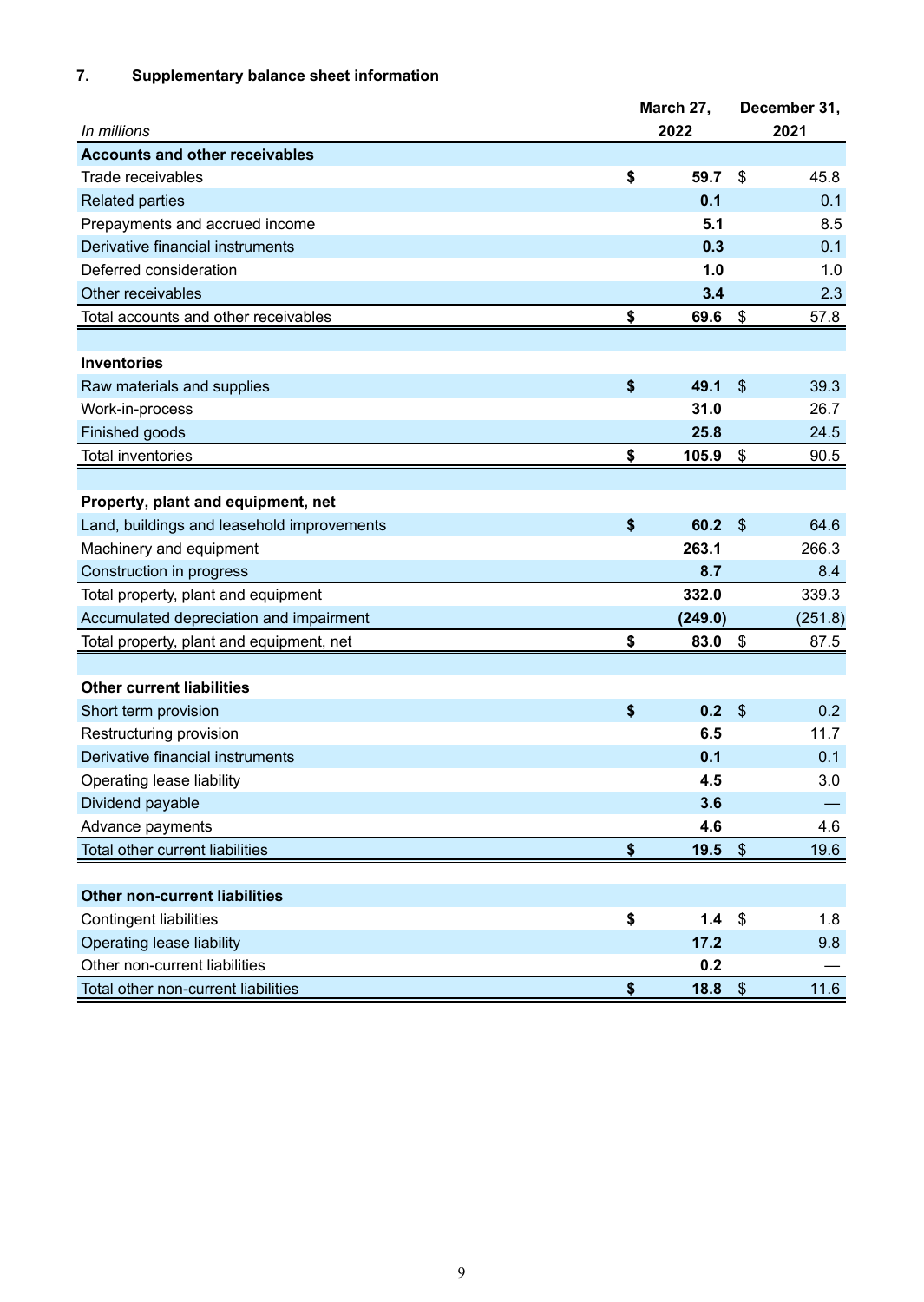# **8. Goodwill and other identifiable intangible assets**

Changes in goodwill during the First Quarter, ended March 27, 2022, were as follows:

| In millions               | Gas<br><b>Cylinders</b><br><b>Elektron</b> |       |  |       | Total |       |  |  |  |
|---------------------------|--------------------------------------------|-------|--|-------|-------|-------|--|--|--|
| At January 1, 2022        | 27.6                                       |       |  | 42.1  |       | 69.7  |  |  |  |
| Exchange difference       |                                            | (0.6) |  | (0.2) |       | (0.8) |  |  |  |
| Balance at March 27, 2022 | 27.0                                       |       |  | 41.9  |       | 68.9  |  |  |  |

Identifiable intangible assets consisted of the following:

|                                  | <b>Customer</b><br>relationships<br>\$Μ | <b>Technology and</b><br>trading related<br>\$M | Total<br>\$M |
|----------------------------------|-----------------------------------------|-------------------------------------------------|--------------|
| Cost:                            |                                         |                                                 |              |
| At January 1, 2022               | 15.2                                    | 8.2                                             | 23.4         |
| Exchange movements               |                                         | (0.1)                                           | (0.1)        |
| At March 27, 2022                | 15.2                                    | 8.1                                             | 23.3         |
|                                  |                                         |                                                 |              |
| <b>Accumulated amortization:</b> |                                         |                                                 |              |
| At January 1, 2022               | 5.7                                     | 4.0                                             | 9.7          |
| Provided during the year         | 0.1                                     | 0.1                                             | 0.2          |
| At March 27, 2022                | 5.8                                     | 4.1                                             | 9.9          |
|                                  |                                         |                                                 |              |
| <b>Net book values:</b>          |                                         |                                                 |              |
| At January 1, 2022               | 9.5                                     | 4.2                                             | 13.7         |
| At March 27, 2022                | 9.4                                     | 4.0                                             | 13.4         |

Identifiable intangible asset amortization expense was \$0.2 million and \$0.2 million for the First Quarters of 2022 and 2021 respectively.

Intangible asset amortization expense during the remainder of 2022 and over the next five years is expected to be approximately \$0.8 million in 2022 and \$1.0 million per year respectively.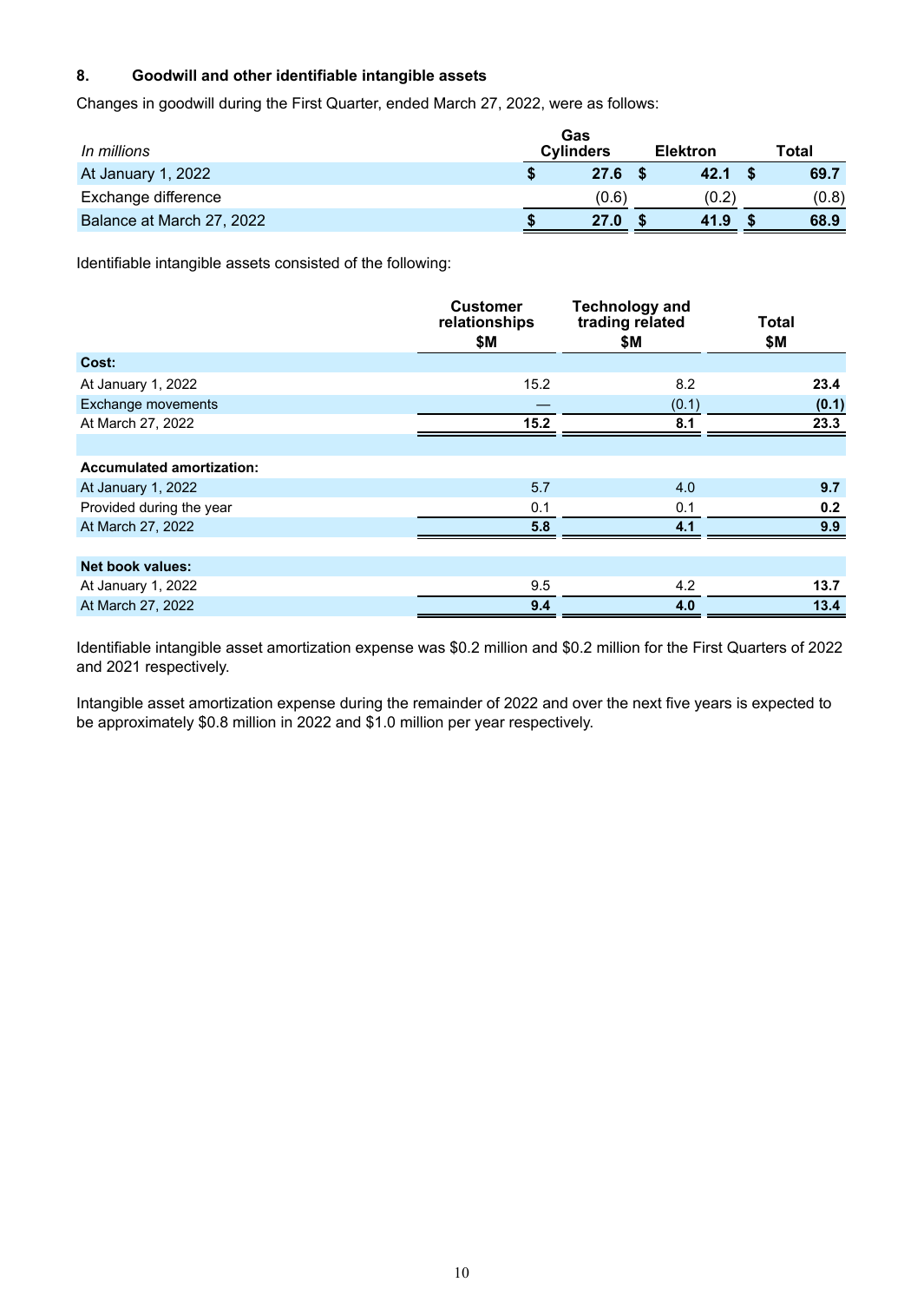# **9. Debt**

Debt outstanding was as follows:

| In millions                     | March 27,<br>2022 |      | December 31,<br>2021 |
|---------------------------------|-------------------|------|----------------------|
| 4.88% Loan Notes due 2023       | 25.0              | \$.  | 25.0                 |
| 4.94% Loan Notes due 2026       | 25.0              |      | 25.0                 |
| Revolving credit facility       | 36.9              |      | 10.8                 |
| Unamortized debt issuance costs | (1.0)             |      | (1.2)                |
| Total debt                      | 85.9              | - \$ | 59.6                 |
| Less current portion            |                   |      |                      |
| Non-current debt                | 85.9              |      | 59.6                 |

The weighted-average interest rate on the revolving credit facility was 2.13% for the First Quarter of 2022 and 2.19% for the full-year 2021.

The maturity profile of the Company's debt, excluding unamortized issuance costs and discounts, is as follows:

| In millions               | 2022 | 2023 | 2024 | 2025                     | 2026 | <b>Thereafter</b> | Total |      |
|---------------------------|------|------|------|--------------------------|------|-------------------|-------|------|
| Loan Notes due 2023       |      | 25.0 |      |                          |      |                   |       | 25.0 |
| Loan Notes due 2026       |      |      |      |                          | 25.0 |                   |       | 25.0 |
| Revolving credit facility |      |      |      |                          | 36.9 |                   |       | 36.9 |
| <b>Total debt</b>         |      | 25.0 |      | $\overline{\phantom{m}}$ | 61.9 |                   |       | 86.9 |

# *Loan notes due and revolving credit facility*

We have been in compliance with the covenants under the Note Purchase and Private Shelf Agreement throughout all of the quarterly measurement dates from and including September 30, 2014, to March 27, 2022.

The Loan Notes due 2023 and 2026, the Revolving Credit Facility and the Note Purchase and Private Shelf Agreement are governed by the laws of the State of New York.

#### *Senior Facilities Agreement*

During the First Quarter of 2022, we drew down net \$26.7 million on the Revolving Credit Facility, and the balance outstanding at March 27, 2022, was \$36.9 million, and at December 31, 2021, was \$10.8 million, with \$63.1 million undrawn at March 27, 2022, and \$89.2 million at December 31, 2021.

We have been in compliance with the covenants under the Senior Facilities Agreement throughout all of the quarterly measurement dates from and including September 30, 2011, to March 27, 2022.

In October 2021, the Company completed a refinancing of its existing Revolving Credit Facility, extending its tenure to 2026.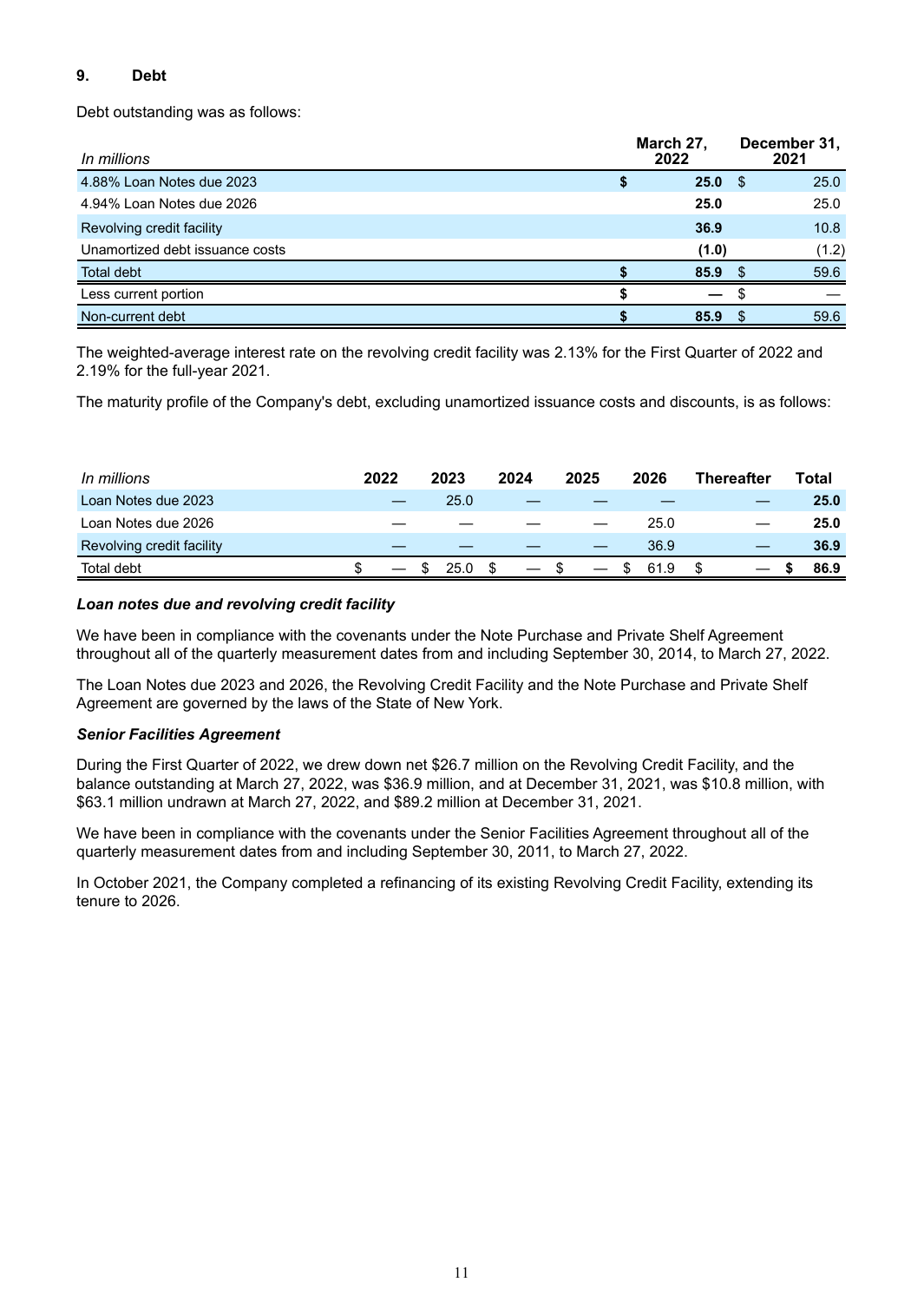## **10. Discontinued Operations**

Our Superform aluminum superplastic forming business operating in the U.S. was historically included in the Gas Cylinders segment. As a result of our decision to exit non-strategic aluminum product lines, we have reflected the results of operations of this business as discontinued operations in the Condensed Consolidated Statements of Income for all periods presented. We expect the sale of our Superform business to occur in 2022.

The assets and liabilities of the Superform business have been presented within assets held-for-sale and liabilities held-for-sale in the consolidated balance sheets for 2022 and 2021.

In 2021, our Superform U.K. business was also disclosed within assets and liabilities held-for-sale. The business was sold in September 2021.

Results of discontinued operations were as follows:

|                                              | <b>First Quarter</b> |            |      |        |  |
|----------------------------------------------|----------------------|------------|------|--------|--|
| In millions                                  |                      | 2022       |      | 2021   |  |
| Net sales                                    | Φ                    | 1.7        | \$.  | 9.7    |  |
| Cost of goods sold                           |                      | (1.6)      |      | (10.1) |  |
| Gross profit / (loss)                        | S                    | 0.1        | - \$ | (0.4)  |  |
| Selling, general and administrative expenses |                      | (0.2)      |      | (1.4)  |  |
| <b>Operating loss</b>                        | S                    | $(0.1)$ \$ |      | (1.8)  |  |
| Tax credit                                   |                      |            |      | 0.2    |  |
| <b>Net loss</b>                              |                      | (0.1)      |      | (1.6)  |  |

In the First Quarter of 2021, the Company sold its U.S. aluminum gas cylinders business for \$21.0 million, which resulted in a gain on sale of \$7.5 million, net of a \$2.0 million tax charge, which was recognized in the First Quarter of 2021.

In the Second Quarter of 2021, there was a \$0.4 million working capital adjustment, reducing the purchase price to \$20.6 million and the gain on disposal to \$7.1 million.

The assets and liabilities classified as held-for-sale related to discontinued operations were as follows:

| Held-for-sale assets<br>In millions       | March 27,<br>2022 | December 31,<br>2021 |     |  |
|-------------------------------------------|-------------------|----------------------|-----|--|
| Right-of-use-assets from operating leases | 3.2               |                      |     |  |
| Inventory                                 | 2.7               |                      | 2.7 |  |
| Accounts and other receivables            | 1.8               |                      | 2.1 |  |
| <b>Held-for-sale assets</b>               | \$<br>7.7         | \$                   | 4.8 |  |
|                                           |                   |                      |     |  |
| <b>Held-for-sale liabilities</b>          |                   |                      |     |  |
| Accounts payable                          | 0.5               |                      | 0.5 |  |
| <b>Accrued liabilities</b>                | 0.1               |                      | 0.1 |  |
| <b>Other liabilities</b>                  | 0.6               |                      |     |  |
| Lease liabilities                         | 3.3               |                      | 0.8 |  |
| <b>Held-for-sale liabilities</b>          | \$<br>4.5         | -\$                  | 1.4 |  |

Also included within assets held-for-sale in 2022 and 2021 are land and buildings valued at \$4.9 million and \$3.7 million, respectively, within our Elektron Segment.

The significant non-cash items were as follows:

|                                                    | <b>First Quarter</b> |        |  |                  |  |
|----------------------------------------------------|----------------------|--------|--|------------------|--|
| In millions                                        | 2022                 |        |  | 2021             |  |
| Cash flows from discontinued operating activities: |                      |        |  |                  |  |
| Depreciation                                       |                      | $-$ \$ |  | 0.2 <sub>0</sub> |  |

Cash balances are swept into the treasury entities at the end of each day, and these sweeps are recorded within operating cash flows in the statements of cash flows.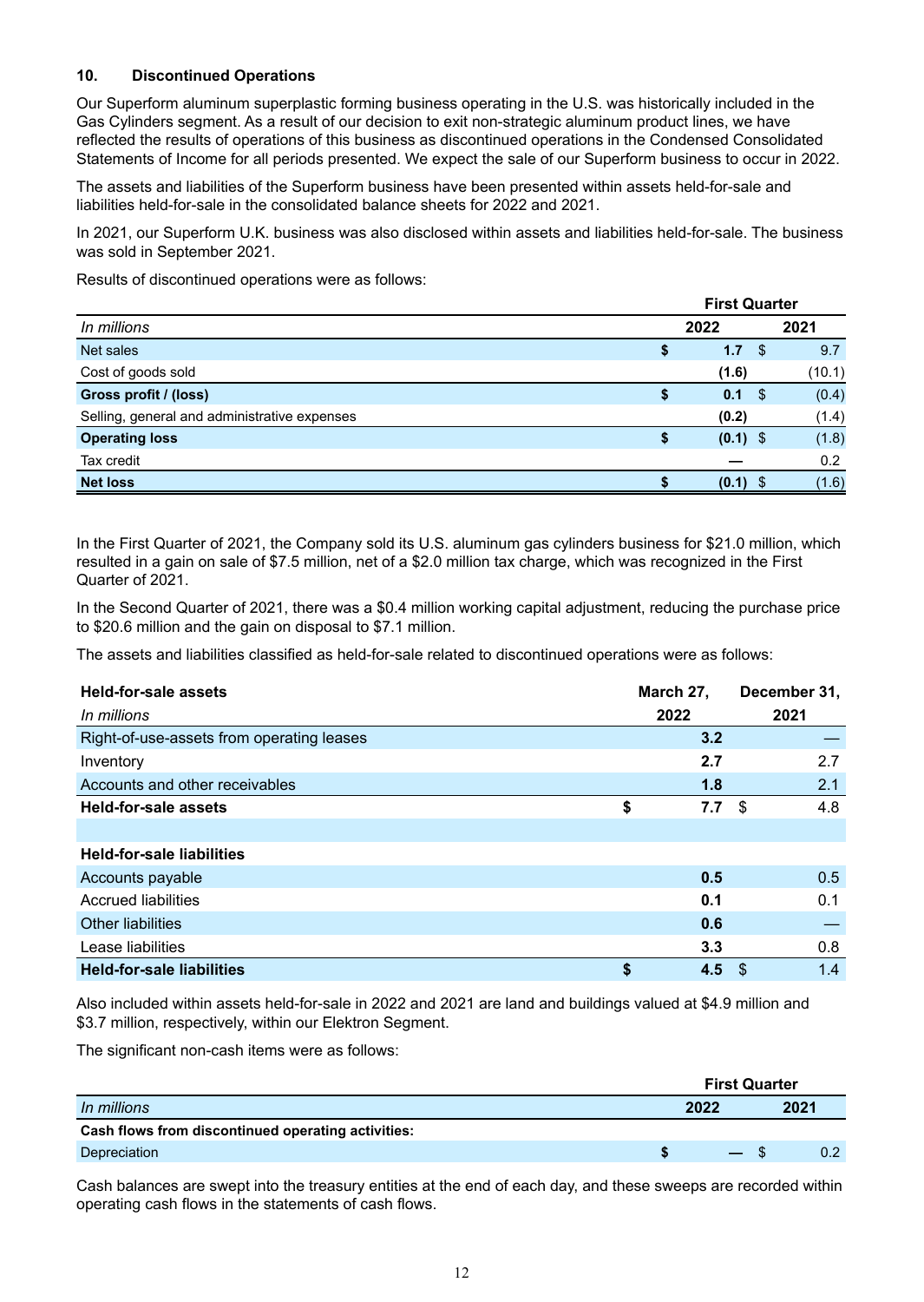#### **11. Income Taxes**

We manage our affairs so that we are centrally managed and controlled in the United Kingdom ("U.K.") and therefore have our tax residency in the U.K. The provision for income taxes consists of provisions for the U.K. and international income taxes. We operate in an international environment with operations in various locations outside the U.K. Accordingly, the consolidated income tax rate is a composite rate reflecting the earnings in the various locations and the applicable rates.

The effective income tax rate for the Quarter ended March 27, 2022, was 24.5%, compared to 21.1% for the Quarter ended March 28, 2021.

#### **12. Share Plans**

Total share-based compensation expense for the quarters ended March 27, 2022, and March 28, 2021, was as follows:

|                                        | <b>First Quarter</b> |      |  |      |
|----------------------------------------|----------------------|------|--|------|
| In millions                            |                      | 2022 |  | 2021 |
| Total share-based compensation charges |                      | 0.2  |  | 0.5  |

In March 2022, we issued our annual share-based compensation grants under the Luxfer Holdings PLC Long-Term Umbrella Incentive Plan. The total number of awards issued was approximately 167,400, and the weighted average fair value of options granted in 2022 was estimated to be \$17.82 per share.

Also in March 2022, approximately 17,000 awards were granted based on the achievement of total shareholder return targets from the period January 1, 2019, to December 31, 2021. 50% of these awards vested immediately upon grant, with the remaining 50% vesting in March 2023.

The following table illustrates the assumptions used in deriving the fair value of share options granted during the First Quarter of 2022 and the year-ended December 31, 2021:

|                                              | <b>First Quarter</b>                             | Year ended<br>December 31,                |
|----------------------------------------------|--------------------------------------------------|-------------------------------------------|
|                                              | 2022                                             | 2021                                      |
|                                              |                                                  |                                           |
| Dividend yield (%)                           | 2.27                                             | 2.27                                      |
| Expected volatility range (%)                | 42.80 - 59.03                                    | 42.80 - 59.03                             |
| Risk-free interest rate (%)                  | $0.04 - 0.24$                                    | $0.04 - 0.24$                             |
| Expected life of share options range (years) | $0.50 - 4.00$                                    | $0.50 - 4.00$                             |
| Forfeiture rate (%)                          | 5.00                                             | 5.00                                      |
| Weighted average exercise price (\$)         | \$1.00                                           | \$1.00                                    |
| Models used                                  | <b>Black-Scholes &amp;</b><br><b>Monte-Carlo</b> | <b>Black-Scholes &amp;</b><br>Monte-Carlo |

The expected life of the share options is based on historical data and current expectations, and is not necessarily indicative of exercise patterns that may occur. The expected volatility reflects the assumption that the historical volatility over a period similar to the life of the options is indicative of future trends, which may not necessarily be the actual outcome.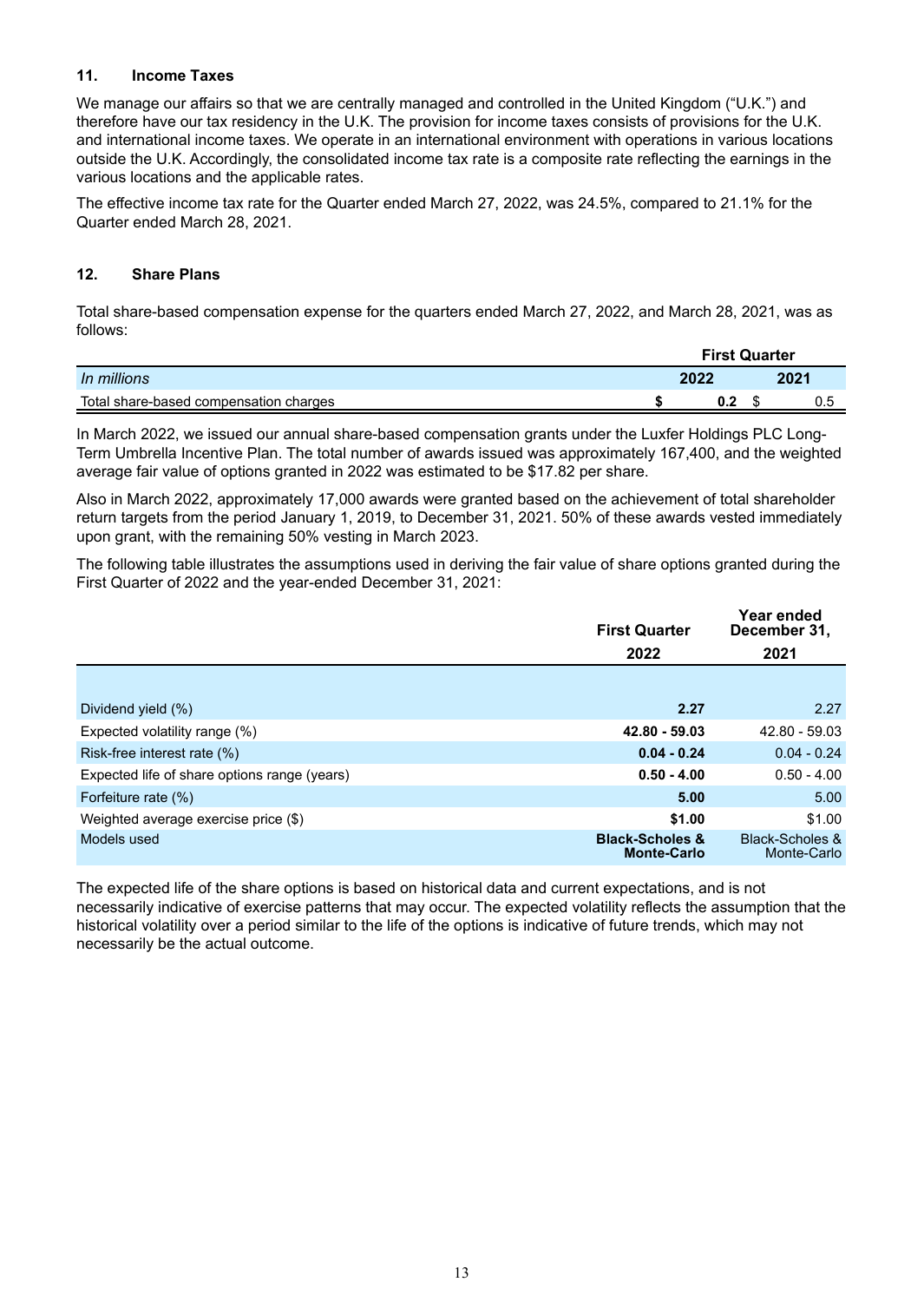# **13. Shareholders' Equity**

#### (a) *Dividends paid and proposed*

| In millions                                                                                            | 2022 |     | 2021 |
|--------------------------------------------------------------------------------------------------------|------|-----|------|
| Dividends declared and paid during the year:                                                           |      |     |      |
| Interim dividend paid February 4, 2021 (\$0.125 per ordinary share)                                    |      |     | 3.4  |
| Interim dividend paid February 2, 2022 (\$0.125 per ordinary share)                                    |      | 3.4 |      |
| Interim dividend declared March 10, 2022, and to be paid May 4, 2022 : (\$0.130 per ordinary<br>share) |      | 3.6 |      |
|                                                                                                        |      | 7.0 |      |

| In millions                                                                                              | 2022 | 2021 |
|----------------------------------------------------------------------------------------------------------|------|------|
| Dividends declared and paid after the quarter end (not recognized as a liability at the<br>quarter end): |      |      |
| Interim dividend declared April 5 2021, and paid May 5, 2021: (\$0.125 per ordinary share)               |      |      |
|                                                                                                          |      |      |

#### **14. Segment Information**

We classify our operations into two core business segments, Gas Cylinders and Elektron, based primarily on shared economic characteristics for the nature of the products and services; the nature of the production processes; the type or class of customer for their products and services; the methods used to distribute their products or provide their services; and the nature of the regulatory environment. The Company has four identified business units, which aggregate into the two reportable segments. Luxfer Gas Cylinders forms the Gas Cylinders segment, and Luxfer MEL Technologies, Luxfer Magtech and Luxfer Graphic Arts aggregate into the Elektron segment. The Superform business unit used to aggregate into the Gas Cylinders segment but is now recognized as discontinued operations. A summary of the operations of the segments is provided below:

#### *Gas Cylinders segment*

Our Gas Cylinders segment manufactures and markets specialized products using composites and aluminum, including pressurized cylinders for use in various applications including self-contained breathing apparatus (SCBA) for firefighters, containment of oxygen and other medical gases for healthcare, alternative fuel vehicles, and general industrial.

#### *Elektron segment*

Our Elektron segment focuses on specialty materials based primarily on magnesium and zirconium, with key product lines including advanced lightweight magnesium alloys with a variety of uses across a variety of industries; magnesium powders for use in countermeasure flares, as well as heater meals; photoengraving plates for graphic arts; and high-performance zirconium-based materials and oxides used as catalysts and in the manufacture of advanced ceramics, fiber-optic fuel cells, and many other performance products.

#### *Other*

Other primarily represents unallocated corporate expense and includes non-service related defined benefit pension cost / credit.

Management monitors the operating results of its reportable segments separately for the purpose of making decisions about resource allocation and performance assessment. Segment performance is evaluated by the chief operating decision maker, who is responsible for allocating resources and assessing performance of the operating segments as the CEO, using adjusted  $EBITA^{(1)}$  and adjusted  $EBITDA$ , which we defined as segment income and are based on operating income adjusted for share based compensation charges; restructuring charges; acquisition and disposal related gains and costs; other charges; depreciation and amortization; and defined benefit pension credit.

Unallocated assets and liabilities include those which are held on behalf of the Company and cannot be allocated to a segment, such as taxation, investments, cash, retirement benefits obligations, bank and other loans and holding company assets and liabilities.

(1) Adjusted EBITA is adjusted EBITDA less depreciation.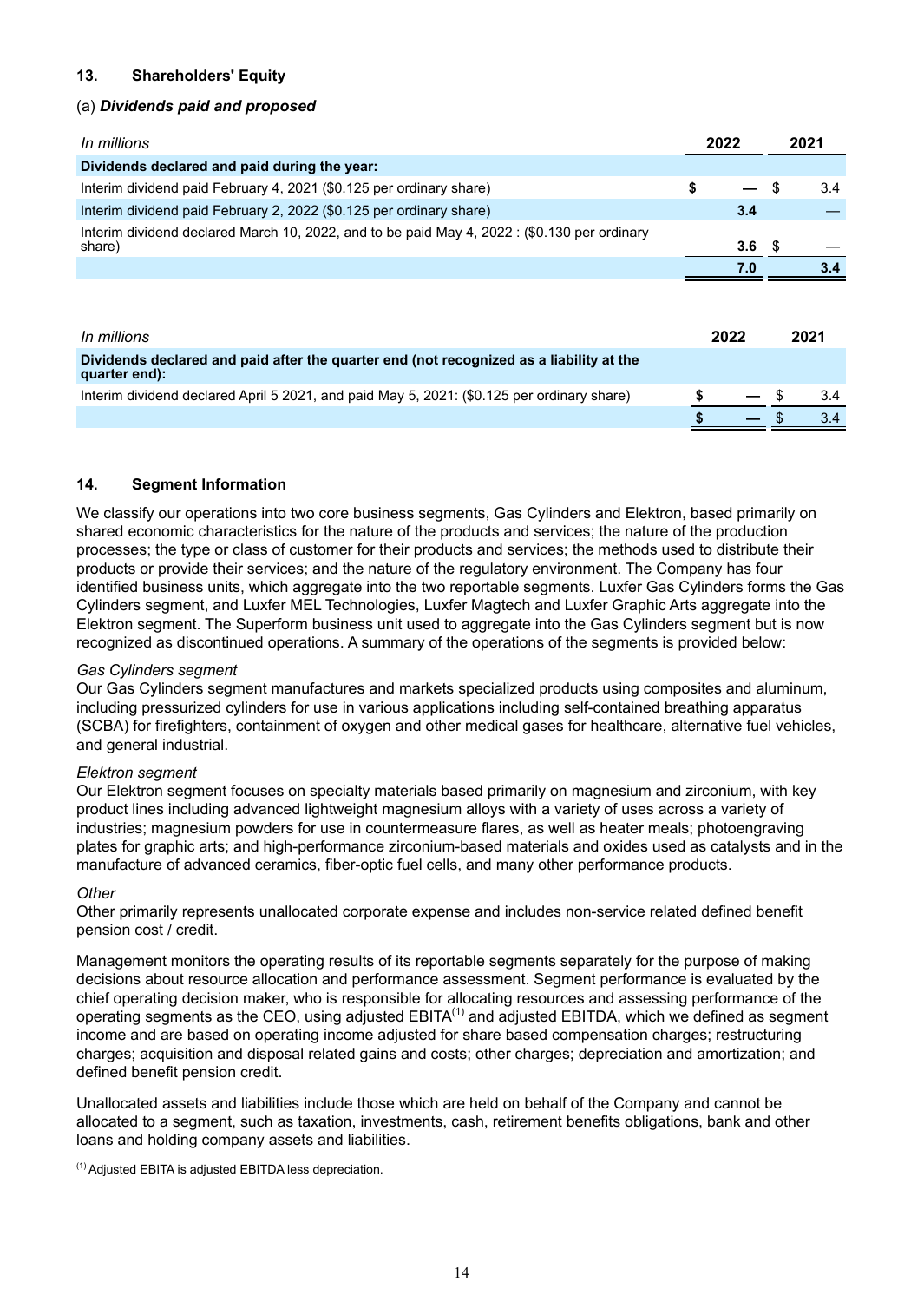## **14. Segment Information** *(continued)*

Financial information by reportable segment for the Quarters ended March 27, 2022, and March 28, 2021, is included in the following summary:

|                       |    | <b>Net sales</b>                        |    |      | <b>Adjusted EBITDA</b>       |                 |     |      |
|-----------------------|----|-----------------------------------------|----|------|------------------------------|-----------------|-----|------|
|                       |    | <b>First Quarter</b>                    |    |      | <b>First Quarter</b>         |                 |     |      |
| In millions           |    | 2022                                    |    | 2021 |                              | 2022            |     | 2021 |
| Gas Cylinders segment | \$ | 42.4                                    | \$ | 36.2 | \$                           | 2.7             | -\$ | 6.0  |
| Elektron segment      |    | 54.6                                    |    | 49.0 |                              | 13.4            |     | 11.7 |
| Consolidated          |    | 97.0                                    | \$ | 85.2 | S                            | $16.1 \quad$ \$ |     | 17.7 |
|                       |    | <b>Depreciation and</b><br>amortization |    |      | <b>Restructuring charges</b> |                 |     |      |
|                       |    | <b>First Quarter</b>                    |    |      | <b>First Quarter</b>         |                 |     |      |
| In millions           |    | 2022                                    |    | 2021 |                              | 2022            |     | 2021 |
| Gas Cylinders segment | \$ | 1.4                                     | \$ | 0.9  | \$                           | $1.4^{\circ}$   | -\$ | 0.5  |
| Elektron segment      |    | 2.3                                     |    | 2.5  |                              |                 |     | 0.9  |
| Consolidated          | S  | 3.7                                     | \$ | 3.4  | \$                           | 1.4             | -\$ | 1.4  |

|                         | <b>Total assets</b>  |     |              |  | <b>Capital expenditures</b> |      |
|-------------------------|----------------------|-----|--------------|--|-----------------------------|------|
|                         | <b>First Quarter</b> |     | December 31, |  | <b>First Quarter</b>        |      |
| In millions             | 2022                 |     | 2021         |  | 2022                        | 2021 |
| Gas Cylinders segment   | 140.0                | -S  | 122.7        |  | $0.2 \text{ } $$            | 0.3  |
| Elektron segment        | 222.5                |     | 206.5        |  | 0.8                         | 1.2  |
| Other                   | 44.3                 |     | 34.8         |  |                             |      |
| Discontinued operations | 7.7                  |     | 4.8          |  |                             |      |
| Consolidated            | 414.5                | \$. | 368.8        |  | 1.0                         | 1.5  |

| In millions          | Property, plant and<br>equipment, net |     |                      |  |  |  |
|----------------------|---------------------------------------|-----|----------------------|--|--|--|
|                      | <b>First Quarter</b><br>2022          |     | December 31,<br>2021 |  |  |  |
| <b>United States</b> | 44.0<br>\$                            | \$  | 46.9                 |  |  |  |
| United Kingdom       | 34.6                                  |     | 36.0                 |  |  |  |
| Canada               | 3.2                                   |     | 3.3                  |  |  |  |
| Rest of Europe       | 1.0                                   |     | 1.0                  |  |  |  |
| Asia Pacific         | 0.2                                   |     | 0.3                  |  |  |  |
|                      | 83.0                                  | -\$ | 87.5                 |  |  |  |

The following table presents a reconciliation of Adjusted EBITDA to net income from continuing operations:

|                                        | <b>First Quarter</b> |                 |       |  |  |
|----------------------------------------|----------------------|-----------------|-------|--|--|
| In millions                            |                      | 2022            | 2021  |  |  |
| <b>Adjusted EBITDA</b>                 | \$                   | $16.1 \quad$ \$ | 17.7  |  |  |
| Other share-based compensation charges |                      | (0.2)           | (0.5) |  |  |
| Depreciation and amortization          |                      | (3.7)           | (3.4) |  |  |
| Restructuring charges                  |                      | (1.4)           | (1.4) |  |  |
| <b>Acquisition costs</b>               |                      | (0.2)           | (0.2) |  |  |
| Other charges                          |                      |                 | (1.1) |  |  |
| Defined benefits pension credit        |                      | 0.4             | 0.6   |  |  |
| Interest expense, net                  |                      | (0.8)           | (0.8) |  |  |
| Provision for income taxes             |                      | (2.5)           | (2.3) |  |  |
| Net income from continuing operations  |                      | 7.7<br>- \$     | 8.6   |  |  |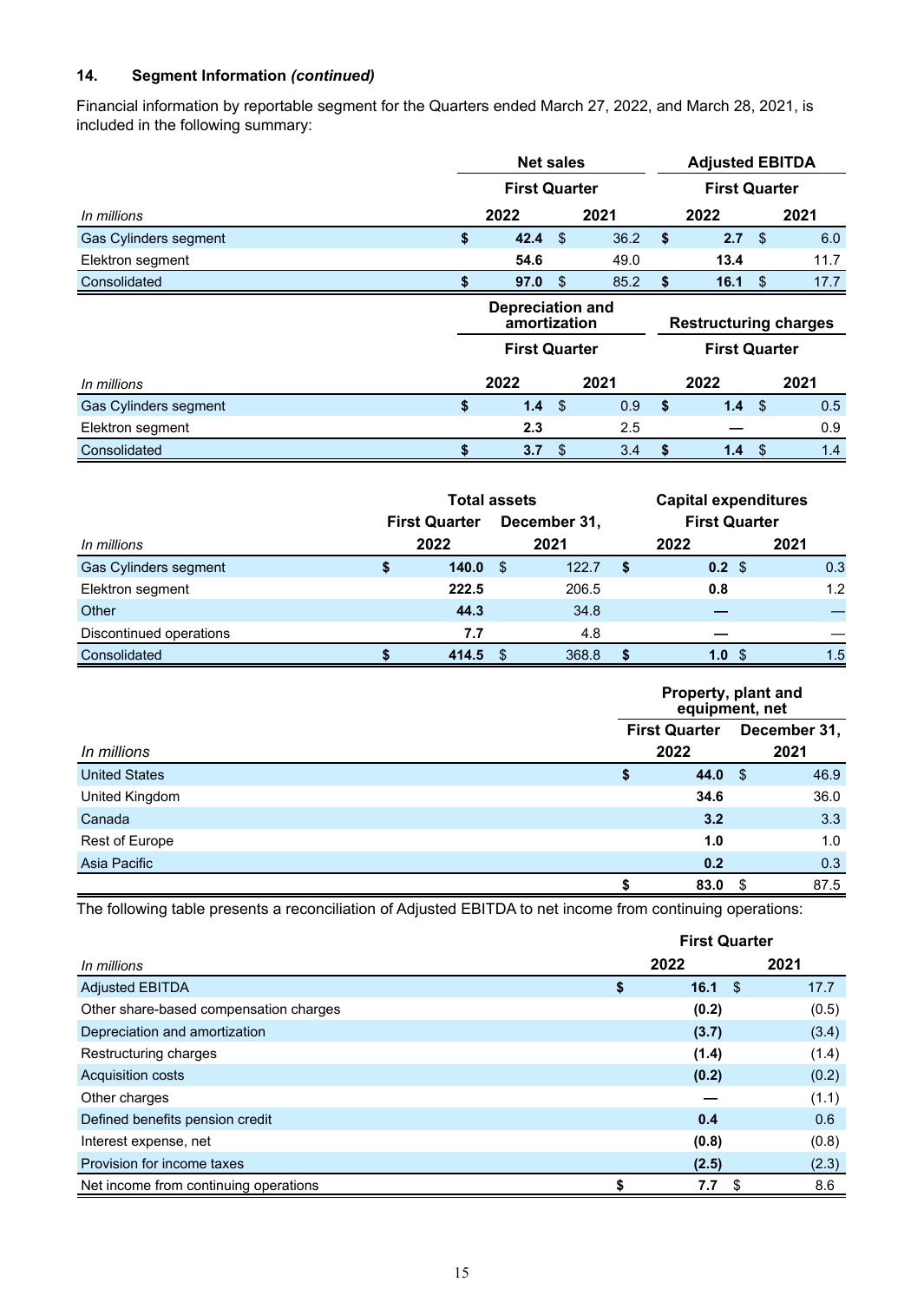# **14. Segmental Information** *(continued)*

The following tables present certain geographic information by geographic region for the First Quarter ended March 27, 2022, and March 28, 2021:

|                           | Net Sales <sup>(1)</sup> |                |    |      |                |  |  |  |
|---------------------------|--------------------------|----------------|----|------|----------------|--|--|--|
|                           | 2022                     |                |    | 2021 |                |  |  |  |
|                           | \$М                      | <b>Percent</b> |    | \$Μ  | <b>Percent</b> |  |  |  |
| <b>United States</b>      | \$<br>55.3               | 57.0 %         | \$ | 46.7 | 54.9 %         |  |  |  |
| U.K.                      | 5.4                      | 5.6 %          |    | 5.3  | 6.2 %          |  |  |  |
| Germany                   | 4.5                      | 4.6 %          |    | 3.7  | 4.3 %          |  |  |  |
| Italy                     | 3.5                      | 3.6%           |    | 3.6  | 4.2 %          |  |  |  |
| France                    | 2.3                      | 2.4%           |    | 3.3  | 3.9 %          |  |  |  |
| <b>Top five countries</b> | \$<br>71.0               | 73.2 %         | \$ | 62.6 | 73.5 %         |  |  |  |
| <b>Rest of Europe</b>     | 6.0                      | 6.2%           |    | 7.1  | 8.3 %          |  |  |  |
| Asia Pacific              | 14.6                     | 15.0%          |    | 11.0 | 12.9 %         |  |  |  |
| Other $(2)$               | 5.4                      | 5.6 %          |    | 4.5  | 5.3 %          |  |  |  |
|                           | \$<br>97.0               |                | \$ | 85.2 |                |  |  |  |

(1) Net sales are based on the geographic destination of sale.

(2) Other includes Canada, South America, Latin America and Africa.

#### **15. Commitments and Contingencies**

#### *Committed and uncommitted banking facilities*

The Company had committed banking facilities of \$100.0 million at March 27, 2022, and December 31, 2021. Of these committed facilities, \$36.9 million was drawn at March 27, 2022, and \$10.8 million at December 31, 2021. The Company also had an additional \$50.0 million of uncommitted facilities through an accordian provision.

The Company also has two separate uncommitted bank guarantee facilities, one denominated in GBP sterling of £0.5 million (2022: \$0.7 million, 2021: \$0.9 million), and one denominated in USD of \$0.9 million (2021: \$1.5 million). Of that dominated in GBP, £0.1 million (\$0.2 million) and £0.1 million (\$0.2 million) was utilized at March 27, 2022, and December 31, 2021, respectively. Of that denominated in USD, \$0.9 million was utilized at March 27, 2022, and December 31, 2021, respectively.

The Company also has a \$4.0 million separate overdraft facility of which none was drawn at March 27, 2022, and at December 31, 2021.

#### *Contingencies*

In November 2018, an alleged explosion occurred at a third-party waste disposal and treatment site in Boise, Idaho, reportedly causing property damage, personal injury, and one fatality. We had contracted with a service company for removal and disposal of certain waste resulting from the magnesium powder manufacturing operations at the Reade facility in Lakehurst, New Jersey. We believe this service company, in turn, apparently contracted with the third-party disposal company, at whose facility the explosion occurred, for treatment and disposal of the waste. In November 2020, we were named as a defendant in three lawsuits in relation to the incident – one by the third-party disposal company, one by the estate of the decedent, and one by an injured employee of the third-party disposal company. At present, we have received insufficient information on the cause of the explosion. We do not believe that we are liable for the incident, have asserted such, and, therefore, do not currently expect this matter to have a material impact on the Company's financial position or results of operations.

#### **16. Subsequent Events**

No material events.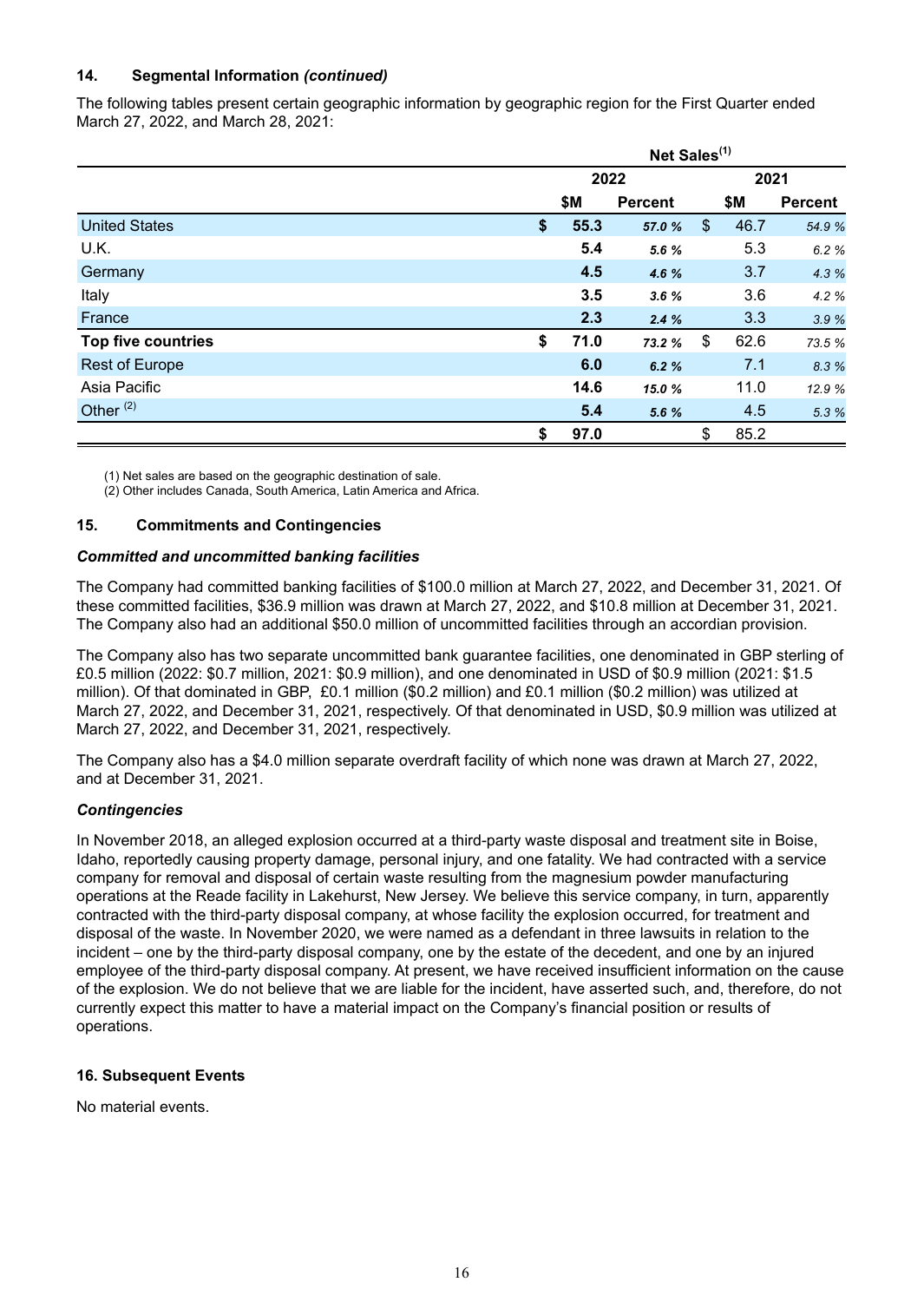#### <span id="page-18-0"></span>**Item 2. Management's Discussion and Analysis of Financial Condition and Results of Operations**

#### **Information regarding forward-looking statements**

This Interim Report on Form 10-Q contains certain statements, statistics and projections that are, or may be, forward-looking. These forward-looking statements are subject to known and unknown risks, uncertainties, assumptions and other factors that could cause our actual results of operations, financial condition, liquidity, performance, prospects, opportunities, achievements or industry results, as well as those of the markets we serve or intend to serve, to differ materially from those expressed in, or suggested by, these forward-looking statements. The accuracy and completeness of all such statements, including, without limitation, statements regarding our future financial position, strategy, plans and objectives for the management of future operations, is not warranted or guaranteed. These statements typically contain words such as "believes," "intends," "expects," "anticipates," "estimates," "may," "will," "should" and words of similar import. By their nature, forward-looking statements involve risk and uncertainty because they relate to events and depend on circumstances that will occur in the future. We undertake no obligation to update any forward-looking statements, whether as a result of new information, future events or otherwise. Although we believe that the expectations reflected in such statements are reasonable, no assurance can be given that such expectations will prove to be correct. There are a number of factors that could cause actual results and developments to differ materially from those expressed or implied by such forward-looking statements. These factors include, but are not limited to, factors identified in "Business," "Risk factors," and "Management's Discussion and Analysis of Financial Condition and Results of Operations," or elsewhere in this Interim Report, as well as:

- general economic conditions, or conditions affecting demand for the services offered by us in the markets in which we operate, both domestically and internationally, being less favorable than expected;
- worldwide economic and business conditions and conditions in the industries in which we operate;
- post-pandemic impact of COVID-19 and future pandemics;
- fluctuations in the cost and / or availability of of raw materials, labor and utilities, as well as our ability to pass on cost increases to customers;
- currency fluctuations and other financial risks;
- our ability to protect our intellectual property;
- the significant amount of indebtedness we have incurred and may incur, and the obligations to service such indebtedness and to comply with the covenants contained therein;
- relationships with our customers and suppliers;
- increased competition from other companies in the industries in which we operate;
- changing technology;
- our ability to execute and integrate new acquisitions;
- claims for personal injury, death or property damage arising from the use of products produced by us;
- the occurrence of accidents or other interruptions to our production processes;
- changes in our business strategy or development plans, and our expected level of capital expenditure;
- our ability to attract and retain qualified personnel;
- restrictions on the ability of Luxfer Holdings PLC to receive dividends or loans from certain of its subsidiaries;
- regulatory, environmental, legislative and judicial developments; and
- our intention to pay dividends.

Please read the sections "Business," "Risk factors," included within the 2021 Annual Report on Form 10-K and "Management's Discussion and Analysis of Financial Condition and Results of Operations," and "Risk factors" of this Interim Report on Form 10-Q for a more complete discussion of the factors that could affect our performance and the industries in which we operate, as well as those discussed in other documents we file or furnish with the SEC.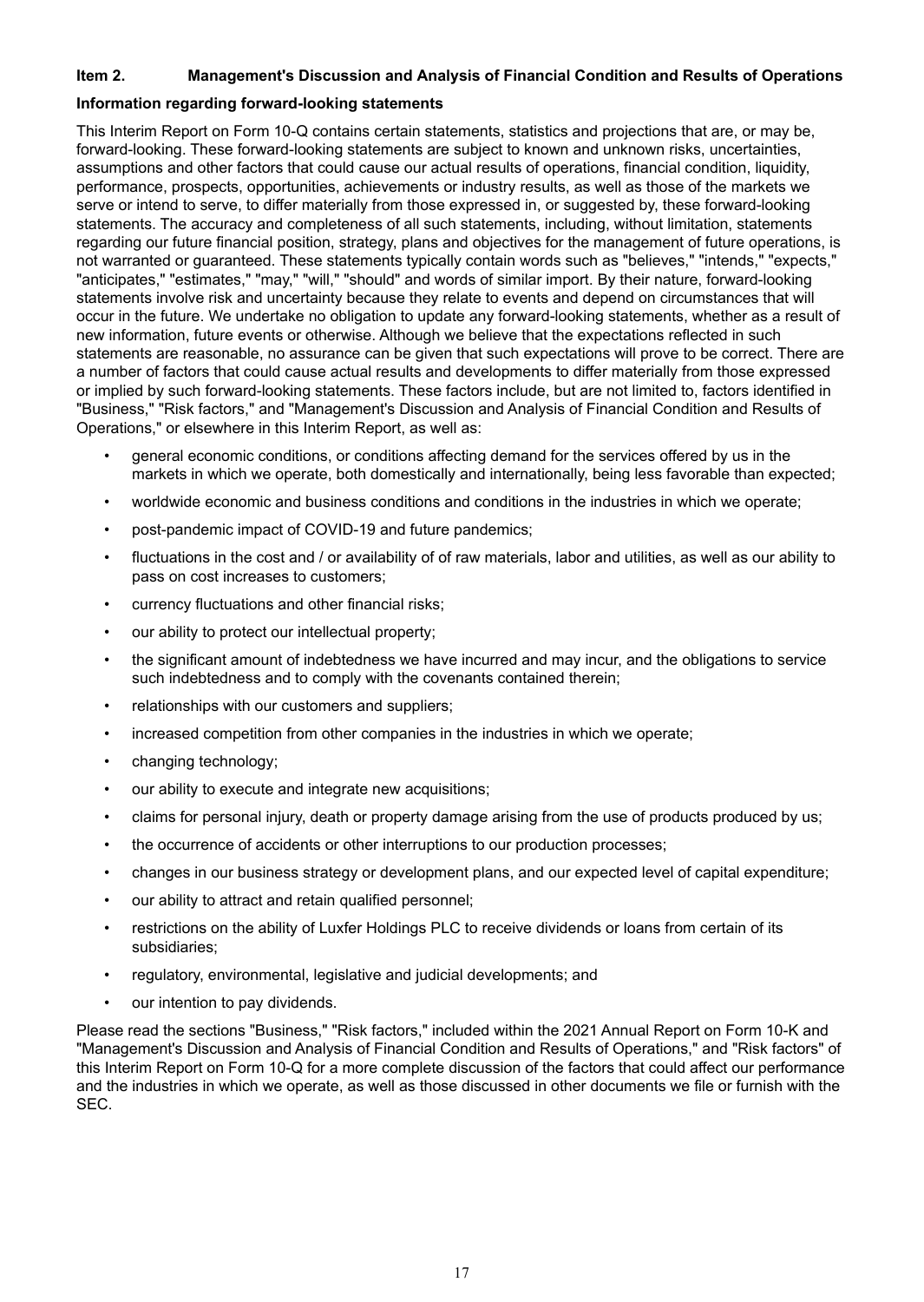# *About Luxfer*

Luxfer Holdings PLC ("Luxfer," "the Company," "we," "our") is a global industrial company innovating niche applications in materials engineering. Luxfer focuses on value creation by using its broad array of technical know-how and proprietary technologies. Luxfer's high-performance materials, components and high-pressure gas containment devices are used in defense, first response and healthcare, transportation and general industrial applications.

#### *Key trends and uncertainties regarding our existing business*

#### *Update on ongoing challenging global macro environment and related impact on supply chain disruption*

Demand from most end-markets we serve has continued to improve following the adverse impact of COVID-19 on volumes, notably in 2020. This sharp recovery in demand across the global macro environment has resulted in supply chain challenges characterized by significant increases in material cost inflation on key inputs (including magnesium, aluminum and carbon fiber), labor availability issues and energy and transport cost increases. Additionally, in the prior year we were faced with two critical suppliers of magnesium and zirconium respectively declaring force majeure, of which the former remains in place. The developing conflict in Ukraine which has resulted in punitive sanctions against the Russian Federation has further exacerbated the availability and price of certain raw materials and energy supplies. In response to the supply chain disruption, we have been successful in securing alternative sources of supply for key material inputs affected by force majeure. Furthermore, in the majority of cases, we are able to pass through inflation to our customers. Currently, our expectation is that the impact of material availability / inflation and energy cost inflation and labor and transport constraints will continue into at least the second half of 2022; that we will be able to source sufficient material to meet demand and that in the majority of cases we expect to be able to pass on cost increases. However the outlook remains highly uncertain with both the size and timing of future cost increases difficult to predict.

#### *Impact of conflict in Ukraine*

The Russian invasion of Ukraine and ongoing military conflict which commenced on February 24, 2022, has resulted in massive displacement of the Ukrainian population and huge disruption to its economy. Wide-ranging sanctions have been imposed on the Russian Federation by the international community, targeting individuals, banks, businesses, funds transfers and imports and exports and are expected to have a significant adverse impact on Russia's economy as well as on international businesses active in the region. The impact on Luxfer is not expected to be significant as we have no direct operations in the region, and our sales to Russia and Ukraine combined typically represent less than one percent of total revenue by destination. Furthermore, neither country is a critical supplier of our raw material needs, and while Russia is a major global exporter of magnesium, we are able to source the metal from various alternative locations, including China, Israel, Turkey and the United States.

#### *Operating objectives and trends*

In 2022, we expect the following operating objectives and trends to impact our business:

- Organic growth initiatives with particular focus on revenue from new products;
- Actions to ensure continuity of supply of critical materials and services while safeguarding margins;
- Proactive response on health and well-being of employees post pandemic, including continuous improvement on safety;
- Targeted improvements in ESG standing through investment in new projects;
- Continued focus on recruiting and developing talent and driving a high-performance culture; and
- Continued focus on operating cash generation leveraging our recent years' of restructuring activity and targeting strong working capital performance.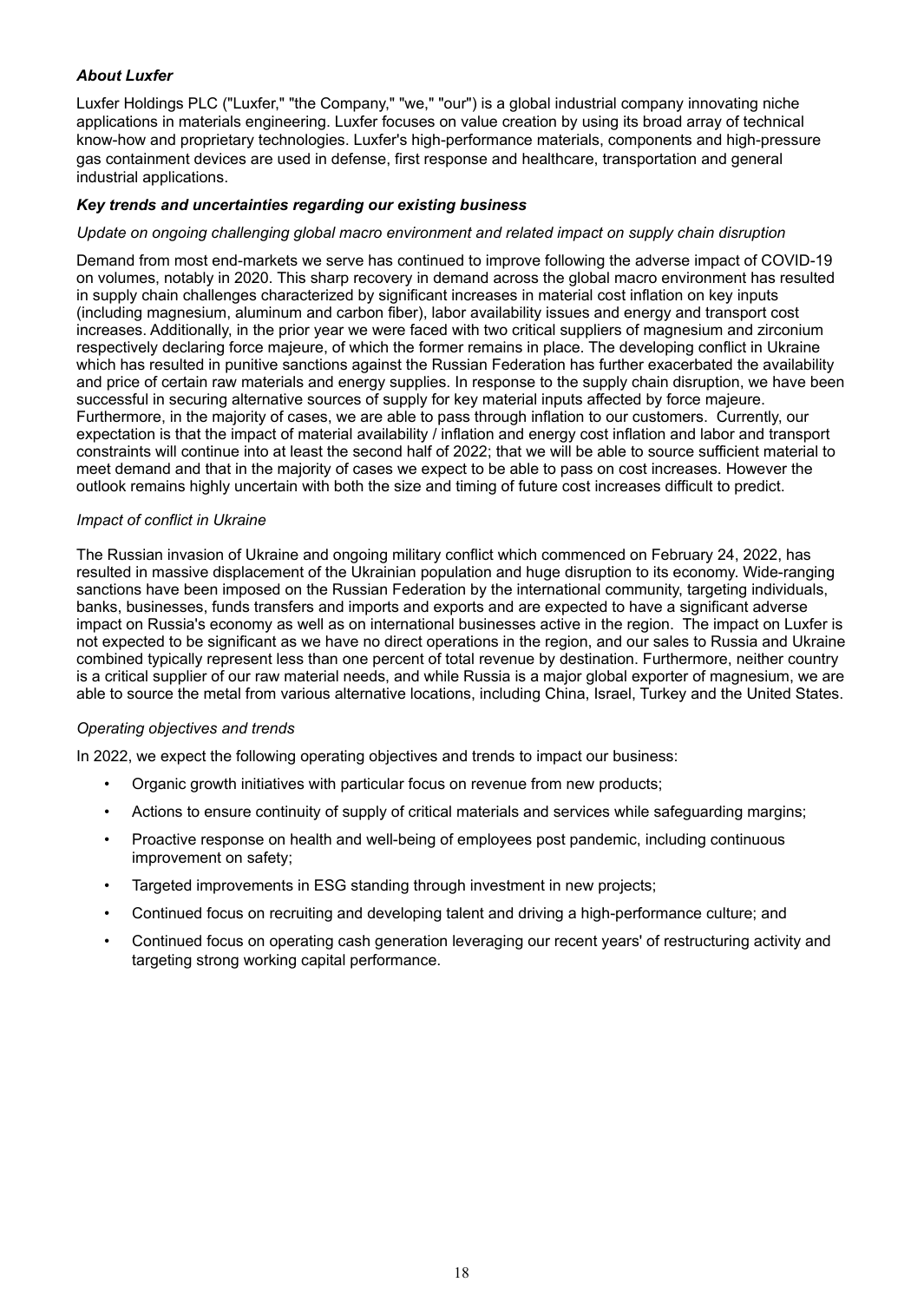# **CONSOLIDATED RESULTS FROM CONTINUING OPERATIONS**

The consolidated results from continuing operations for the First Quarters of 2022 and 2021 of Luxfer were as follows:

|                                              |    | <b>First Quarter</b> |      |        |             |  |  |  |
|----------------------------------------------|----|----------------------|------|--------|-------------|--|--|--|
| In millions                                  |    | 2022                 | 2021 |        | 2022 v 2021 |  |  |  |
| Net sales                                    | \$ | 97.0                 | \$   | 85.2   | 13.8 %      |  |  |  |
| Cost of goods sold                           |    | (72.8)               |      | (60.0) | 21.3 %      |  |  |  |
| Gross profit                                 |    | 24.2                 |      | 25.2   | $(4.0)\%$   |  |  |  |
| % of net sales                               |    | 24.9 %               |      | 29.6 % | (4.7)       |  |  |  |
| Selling, general and administrative expenses |    | (10.7)               |      | (10.6) | 0.9%        |  |  |  |
| % of net sales                               |    | 11.0%                |      | 12.4%  | (1.4)       |  |  |  |
| Research and development                     |    | (1.3)                |      | (0.8)  | 62.5 %      |  |  |  |
| % of net sales                               |    | 1.3%                 |      | 0.9%   | 0.4         |  |  |  |
| Restructuring charges                        |    | (1.4)                |      | (1.4)  | $-$ %       |  |  |  |
| % of net sales                               |    | 1.4%                 |      | 1.6%   | (0.2)       |  |  |  |
| Acquisition-related costs                    |    | (0.2)                |      | (0.2)  | $-$ %       |  |  |  |
| % of net sales                               |    | 0.2%                 |      | 0.2%   |             |  |  |  |
| Other charges                                |    |                      |      | (1.1)  | n/a         |  |  |  |
| % of net sales                               |    | $-$ %                |      | 1.3%   | (1.3)       |  |  |  |
| Operating income                             |    | 10.6                 |      | 11.1   | $(4.5)\%$   |  |  |  |
| % of net sales                               |    | 10.9 %               |      | 13.0 % | (2.1)       |  |  |  |
| Net interest expense                         |    | (0.8)                |      | (0.8)  | $-$ %       |  |  |  |
| % of net sales                               |    | 0.8%                 |      | 0.9%   | (0.1)       |  |  |  |
| Defined benefit pension credit               |    | 0.4                  |      | 0.6    | $(33.3)\%$  |  |  |  |
| % of net sales                               |    | 0.4%                 |      | 0.7%   | (0.3)       |  |  |  |
| Income before income taxes                   |    | 10.2                 |      | 10.9   | (6.4)%      |  |  |  |
| % of net sales                               |    | 10.5 %               |      | 12.8%  | (2.3)       |  |  |  |
| Provision for income taxes                   |    | (2.5)                |      | (2.3)  | 8.7%        |  |  |  |
| Effective tax rate                           |    | 24.5 %               |      | 21.1%  | 3.4         |  |  |  |
| Net income / (loss)                          | \$ | 7.7                  | \$   | 8.6    | $(10.5)\%$  |  |  |  |
| % of net sales                               |    | 7.9 %                |      | 10.1 % | (2.2)       |  |  |  |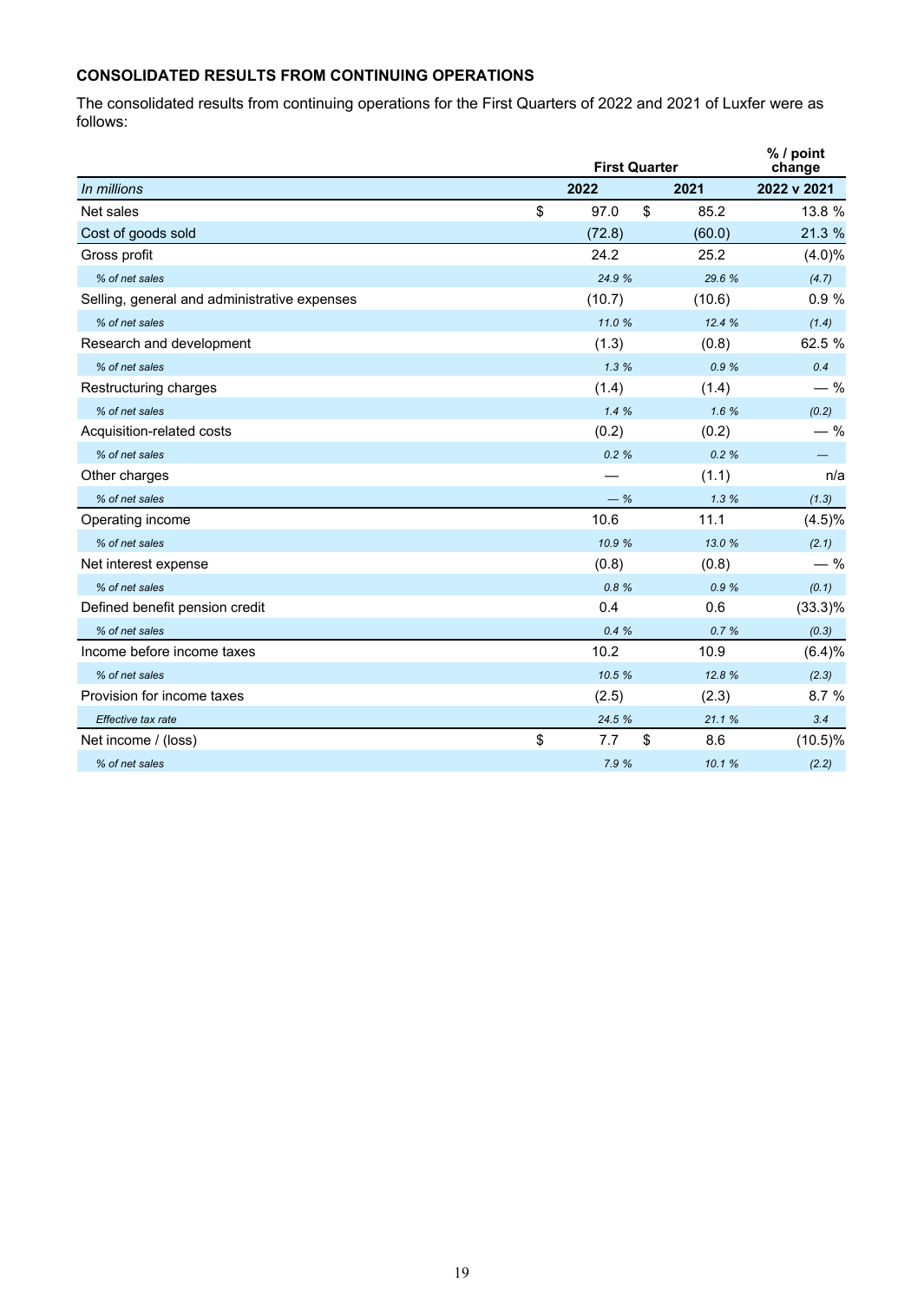#### **Net sales**

The passing through of material cost inflation, where not constrained by contract, accounted for approximately 11% of the 13.8% increase in consolidated net sales in 2022 from 2021. Furthermore, there was benefit from:

- Additional contribution to net sales in Luxfer Gas Cylinders of \$7.1 million due to the acquisition of SCI at the end of the first quarter, 2021, which primarily impacted sales of cylinders used in aerospace and alternative fuels applications;
- Growth in sales of magnesium powders used in both military and commercial flares;
- Increased sales in our zirconium products; and
- Increased demand for industrial aluminum cylinders, used in gas calibration.

These increases were partially offset by:

- Unfavorable foreign exchange variances of \$1.2 million;
- Decreased sales of flameless ration heaters and chemical detection kits in Luxfer Magtech; and
- Lower sales in alternative fuel (AF) cylinders, excluding SCI, due to timing of orders.

#### **Gross profit**

The 4.7 percentage point decrease in gross profit as a percentage of sales in 2022 from 2021 was primarily the result of increased material and labor costs and other supply chain investments to overcome disruption, not fully covered by price increases, as well as lower margins in SCI.

#### **Selling, general and administrative expenses ("SG&A")**

SG&A costs as a percentage of sales in 2022 from 2021 has decreased by 1.4 percentage points largely due to the impact of price increases on revenue, as well as cost reduction programs effected in the prior year.

#### **Research and development costs**

Research and development cost as a percentage of sales increased by 0.4 percentage points in 2022 relative to 2021, or \$0.5 million, as activity levels picked up as we recovered from the COVID-19 economic downturn.

#### **Restructuring charges**

The \$1.4 million restructuring charge in 2022 relates solely to costs associated with the closure of Luxfer Gas Cylinders France, which ceased operations in 2019.

The \$1.4 million restructuring charge in 2021 included \$0.5 million as a result of further costs associated with the previously announced closure of Luxfer Gas Cylinders France, which were largely legal and professional fees; and \$0.9M of one-time employee termination benefits in the Elektron division, largely in relation to the planned divestiture of our small Luxfer Magtech production facility in Ontario, Canada.

#### **Acquisition-related costs**

Acquisition related costs of \$0.2 million in 2022 and 2021 represents amounts incurred in relation to the acquisition of SCI.

#### **Other charges**

Other charges in the First Quarter of 2021 relates to the settlement of a class action lawsuit in the Gas Cylinders segment in relation to an alleged historic violation of the Californian Labor Code, concerning a Human Resources administration matter.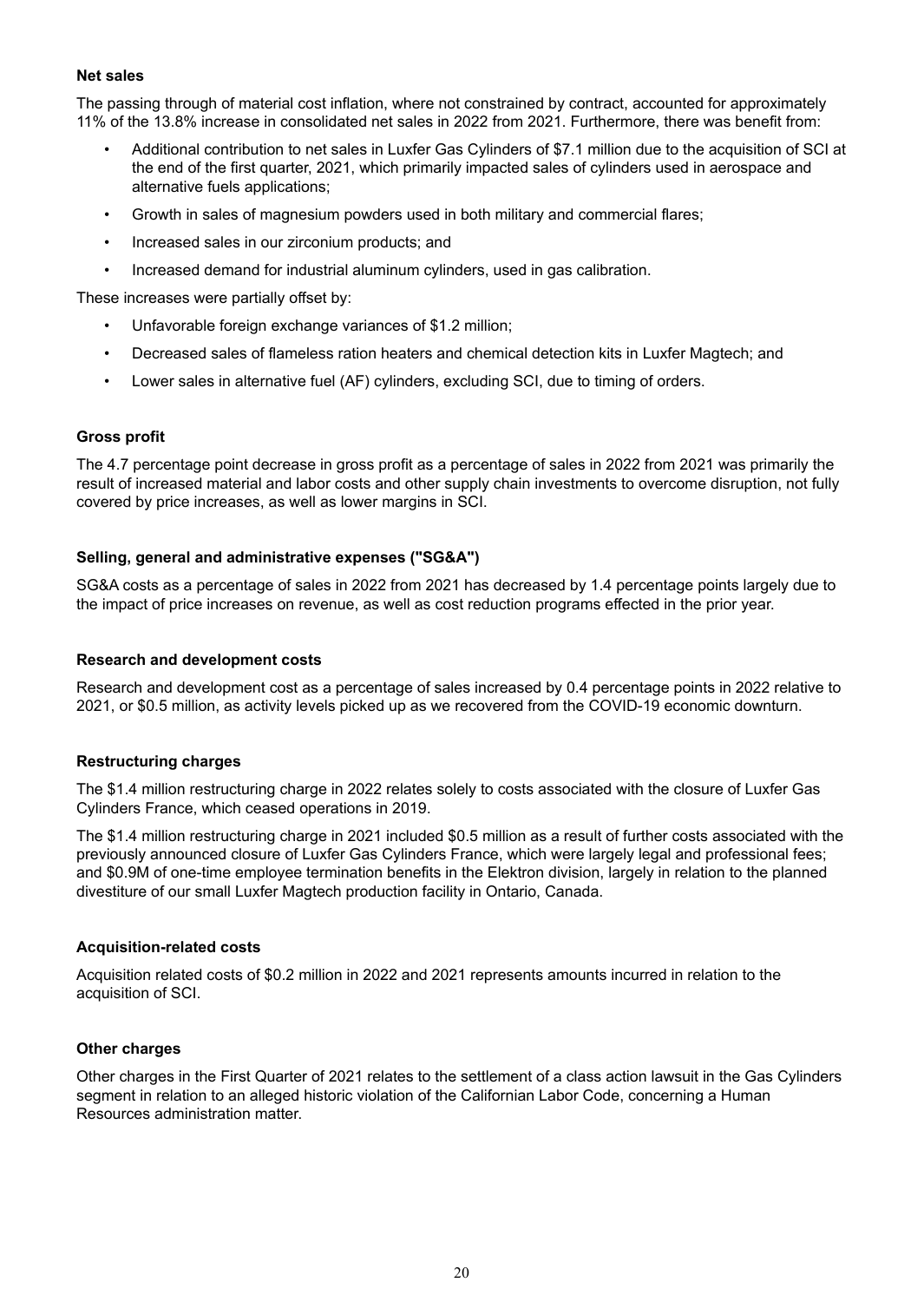#### **Net interest expense**

Net interest expense was flat compared to 2021 as average debt levels were consistent year-over-year.

#### **Defined benefit pension credit**

The \$0.2 million decrease in defined benefit pension credit to \$0.4 million in 2022 from \$0.6 million in 2021 is primarily due to the combined effect on the U.K. plan of lower projected asset returns and a higher inflation projection.

#### **Provision for income taxes**

The movement in the statutory effective tax rate from 21.1% in 2021, to 24.5% in 2022 was impacted primarily by the change in geographic profit mix. When stripping out the effect of the non-deductible restructuring expenses, our adjusted effective tax rate has increased to 22.0% in 2022 from 20.4% in 2021.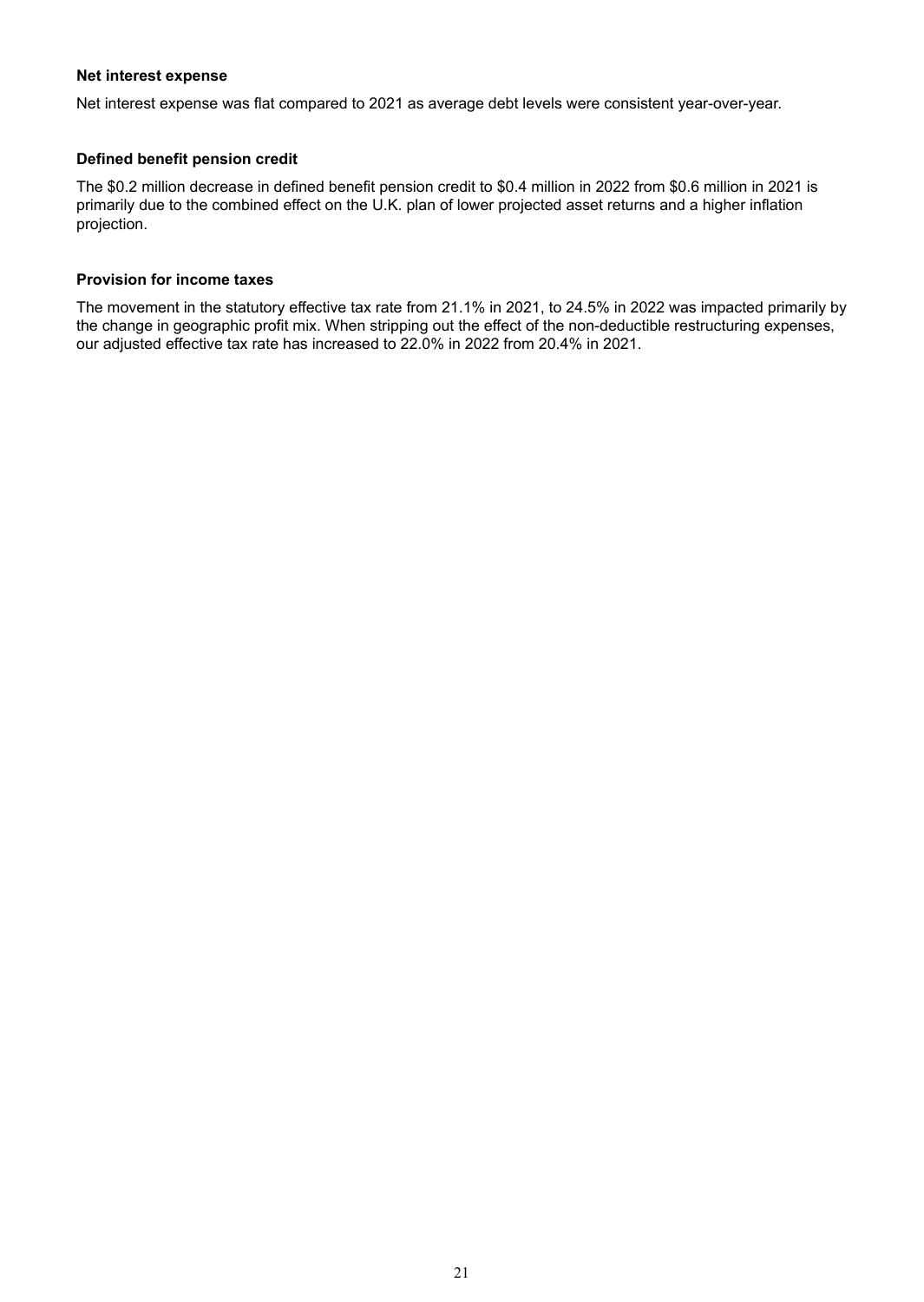#### **RECONCILIATION OF NON-GAAP FINANCIAL MEASURES TO GAAP MEASURES FROM CONTINUING OPERATIONS**

The following table of non-GAAP summary financial data presents a reconciliation of net income to adjusted net income for the periods presented, being the most comparable GAAP measure. Management believes that adjusted net income, adjusted earnings per share, adjusted EBITA and adjusted EBITDA are key performance indicators (KPIs) used by the investment community and that such presentation will enhance an investor's understanding of the Company's operational results. In addition, Luxfer's CEO and other senior management use these KPIs, among others, to evaluate business performance. However, investors should not consider adjusted net income and adjusted earnings per share in isolation as an alternative to net income and earnings per share when evaluating Luxfer's operating performance or measuring Luxfer's profitability.

|                                                                          | <b>First Quarter</b> |       |  |  |
|--------------------------------------------------------------------------|----------------------|-------|--|--|
| In millions except per share data                                        | 2022                 | 2021  |  |  |
| Net income                                                               | \$<br>\$<br>7.7      | 8.6   |  |  |
| Accounting charges relating to acquisitions and disposals of businesses: |                      |       |  |  |
| Amortization on acquired intangibles                                     | 0.2                  | 0.2   |  |  |
| <b>Acquisition costs</b>                                                 | 0.2                  | 0.2   |  |  |
| Defined benefit pension credit                                           | (0.4)                | (0.6) |  |  |
| Restructuring charges                                                    | 1.4                  | 1.4   |  |  |
| Other charges                                                            |                      | 1.1   |  |  |
| Share-based compensation charges                                         | 0.2                  | 0.5   |  |  |
| Income tax on adjusted items                                             | (0.1)                | (0.5) |  |  |
| Adjusted net income                                                      | \$<br>- \$<br>9.2    | 10.9  |  |  |
|                                                                          |                      |       |  |  |
| Adjusted earnings per ordinary share                                     |                      |       |  |  |
| Diluted earnings per ordinary share                                      | \$<br>-\$<br>0.28    | 0.31  |  |  |
| Impact of adjusted items                                                 | 0.05                 | 0.08  |  |  |
| Adjusted diluted earnings per ordinary share <sup>(1)</sup>              | \$<br>\$<br>0.33     | 0.39  |  |  |

 $<sup>(1)</sup>$  For the purpose of calculating diluted earnings per share, the weighted average number of ordinary shares outstanding during the financial year has been</sup> adjusted for the dilutive effects of all potential ordinary shares and share options granted to employees, except where there is a loss in the period, then no adjustment is made.

|                              |            |          | <b>First Quarter</b> |  |  |
|------------------------------|------------|----------|----------------------|--|--|
| In millions                  | 2022       |          | 2021                 |  |  |
| Adjusted net income          | 9.2<br>\$  | \$       | 10.9                 |  |  |
| Add back:                    |            |          |                      |  |  |
| Income tax on adjusted items | 0.1        |          | 0.5                  |  |  |
| Provision for income taxes   | 2.5        |          | 2.3                  |  |  |
| Net finance costs            | 0.8        |          | 0.8                  |  |  |
| <b>Adjusted EBITA</b>        | \$         | 12.6 $$$ | 14.5                 |  |  |
| Depreciation                 | 3.5        |          | 3.2                  |  |  |
| <b>Adjusted EBITDA</b>       | \$<br>16.1 | S        | 17.7                 |  |  |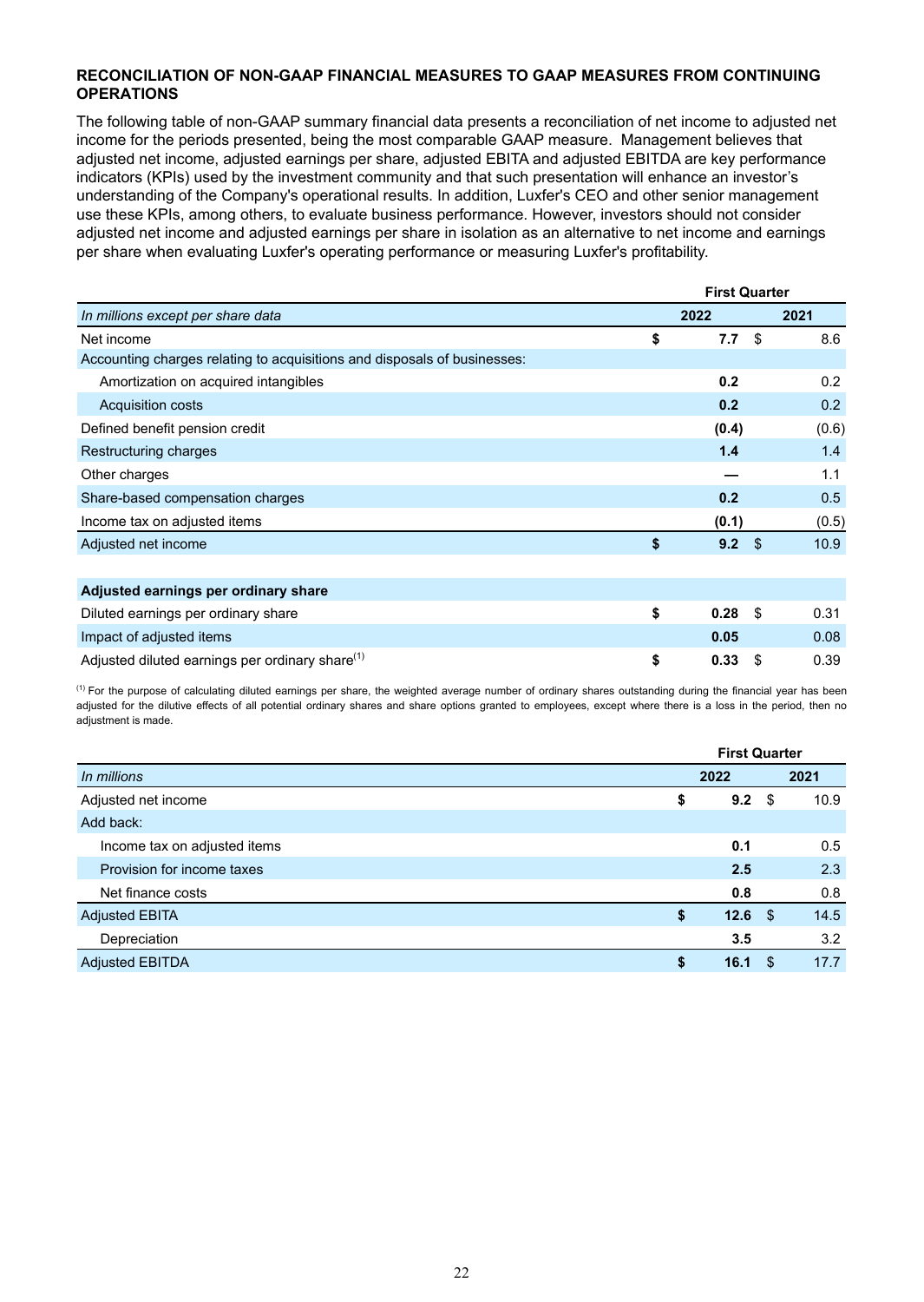The following table presents a reconciliation for the adjusted effective tax rate, which management believes is a KPI used by the investment community and that such presentation will enhance an investor's understanding of the Company's operational results.

|                                     | <b>First Quarter</b> |       |    |        |  |
|-------------------------------------|----------------------|-------|----|--------|--|
| In millions                         |                      | 2022  |    | 2021   |  |
| Adjusted net income                 | \$                   | 9.2   | S. | 10.9   |  |
| Add back:                           |                      |       |    |        |  |
| Income tax on adjusted items        |                      | 0.1   |    | 0.5    |  |
| Provision for income taxes          |                      | 2.5   |    | 2.3    |  |
| Adjusted income before income taxes | \$                   | 11.8  | S  | 13.7   |  |
| Adjusted provision for income taxes |                      | 2.6   |    | 2.8    |  |
| Adjusted effective tax rate         |                      | 22.0% |    | 20.4 % |  |

# **SEGMENT RESULTS OF OPERATIONS**

The summary that follows provides a discussion of the results of operations of each of our two reportable segments (Gas Cylinders and Elektron). Both segments comprise various product offerings that serve multiple end markets.

Adjusted EBITDA represents operating income adjusted for share based compensation charges; loss on disposal of property, plant and equipment, restructuring charges; impairment charges; acquisition and disposal related gains and costs; other charges; depreciation and amortization; and unwind of discount on deferred consideration. A reconciliation to net income and taxes can be found in Note 14 to the condensed consolidated financial statements.

# **GAS CYLINDERS**

The net sales and adjusted EBITDA for Gas Cylinders were as follows:

|                        | <b>First Quarter</b> |   |        |             |  |  |  |
|------------------------|----------------------|---|--------|-------------|--|--|--|
| In millions            | 2022                 |   | 2021   | 2022 v 2021 |  |  |  |
| Net sales              | \$<br>42.4           | S | 36.2   | 17.1 %      |  |  |  |
| <b>Adjusted EBITDA</b> | 2.7                  |   | 6.0    | $(55.0)\%$  |  |  |  |
| % of net sales         | 6.4%                 |   | 16.6 % | (10.2)      |  |  |  |

#### *Net sales*

The 17.1% increase in Gas Cylinders sales in 2022 from 2021 was primarily the result of:

- Increased sales of \$7.1 million due to the acquisition of SCI at the end of the first quarter of 2021, which has positively impacted sales of cylinders used in aerospace and alternative fuels ("AF") applications; and
- Increased sales of cylinders for gas calibration and other industrial applications;

These decreases were partially offset by lower AF sales, excluding SCI, due to timing of orders and unfavorable foreign exchange of \$0.4 million.

#### *Adjusted EBITDA*

The 10.2 percentage point decrease in adjusted EBITDA for Gas Cylinders as a percentage of net sales in 2022 from 2021 was primarily the result of the losses incurred by the acquired SCI business and supply chain inflation not fully covered by price rises.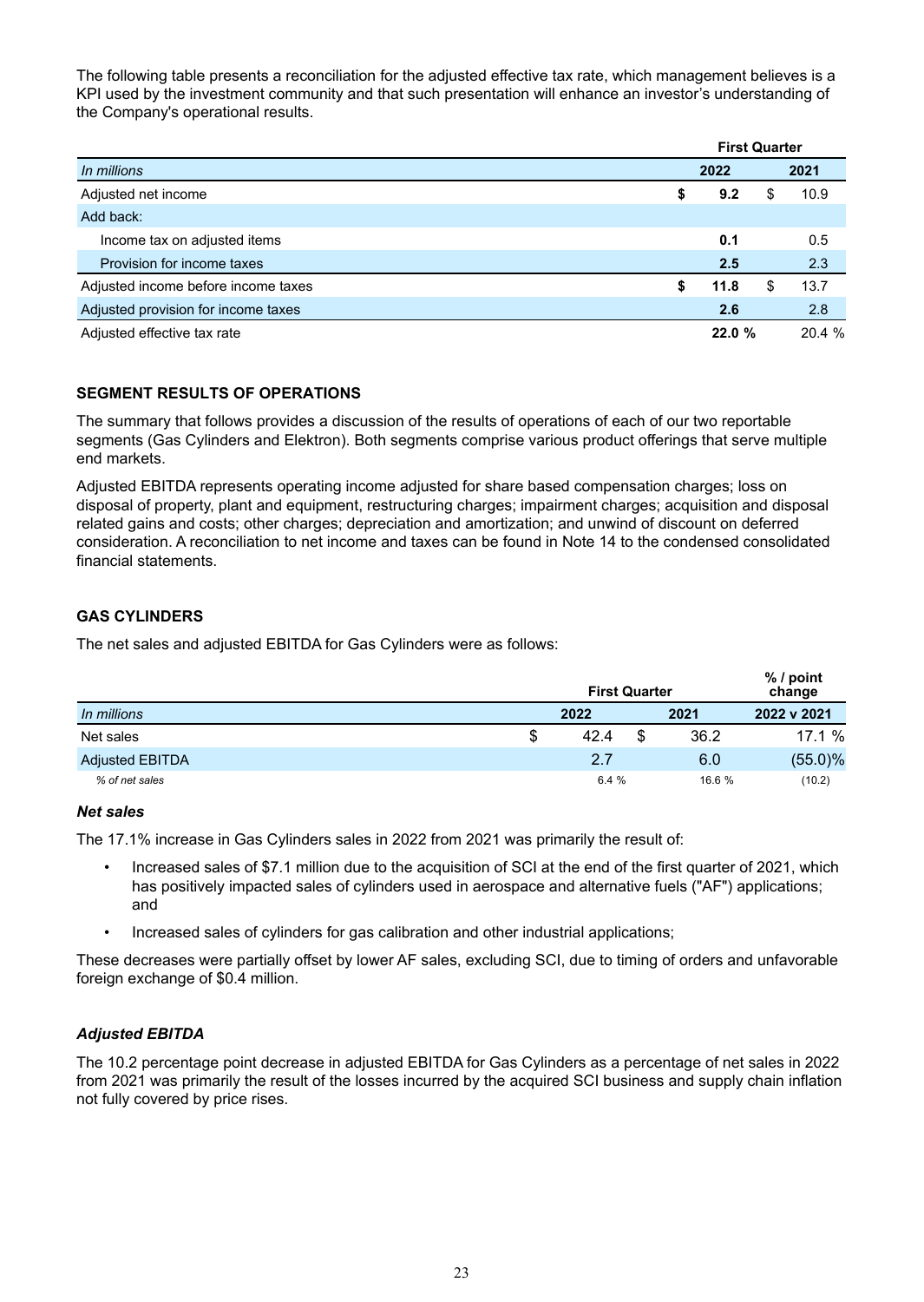# **ELEKTRON**

The net sales and adjusted EBITDA for Elektron were as follows:

|                        | <b>First Quarter</b> | % / point<br>change |             |
|------------------------|----------------------|---------------------|-------------|
| In millions            | 2022                 | 2021                | 2022 v 2021 |
| Net sales              | \$<br>54.6           | 49.0                | 11.4%       |
| <b>Adjusted EBITDA</b> | 13.4                 | 11.7                | 14.5 %      |
| % of net sales         | 24.5 %               | 23.9 %              | 0.6         |

#### *Net sales*

The 11.4% increase in Elektron sales in 2022 from 2021 was primarily the result of:

- Increased sales of magnesium powders supplied for military and commercial flares; and
- Growth in sales of zirconium products including auto-catalysis.

These increases were partially offset by:

- Decrease in sales of flameless ration heaters and chemical detection kits in Luxfer Magtech; and
	- Unfavorable foreign exchange movements of \$0.8 million

#### *Adjusted EBITDA*

The 0.6 percentage point increase in adjusted EBITDA for Elektron as a percentage of net sales in 2022 from 2021 was primarily the result of price increases partially offset by supply chain inflation.

#### **LIQUIDITY AND CAPITAL RESOURCES**

Our liquidity requirements arise primarily from obligations under our indebtedness, capital expenditures, acquisitions, the funding of working capital and the funding of hedging facilities to manage foreign exchange and commodity purchase price risks. We meet these requirements primarily through cash flows from operating activities, cash deposits and borrowings under the Revolving Credit Facility and accompanying ancillary hedging facilities and the Loan Notes due, 2023 and 2026. Our principal liquidity needs are:

- funding acquisitions, including deferred contingent consideration payments;
- capital expenditure requirements;
- payment of shareholder dividends;
- servicing interest on the Loan Notes, which is payable at each quarter end, in addition to interest and / or commitment fees on the Senior Facilities Agreement;
- working capital requirements, particularly in the short term as we aim to safeguard the business from supply chain constraints, as well as to achieve organic sales growth; and
- hedging facilities used to manage our foreign exchange risks.

From time to time, we consider acquisitions or investments in other businesses that we believe would be appropriate additions to our business.

We believe that, in the long term, cash generated from our operations will be adequate to meet our anticipated requirements for working capital, capital expenditures and interest payments on our indebtedness. In the short term, we believe we have sufficient credit facilities to cover any variation in our cash flow generation. However, any major repayments of indebtedness will be dependent on our ability to raise alternative financing or to realize substantial returns from operational sales. Also, our ability to expand operations through sales development and capital expenditures could be constrained by the availability of liquidity, which, in turn, could impact the profitability of our operations.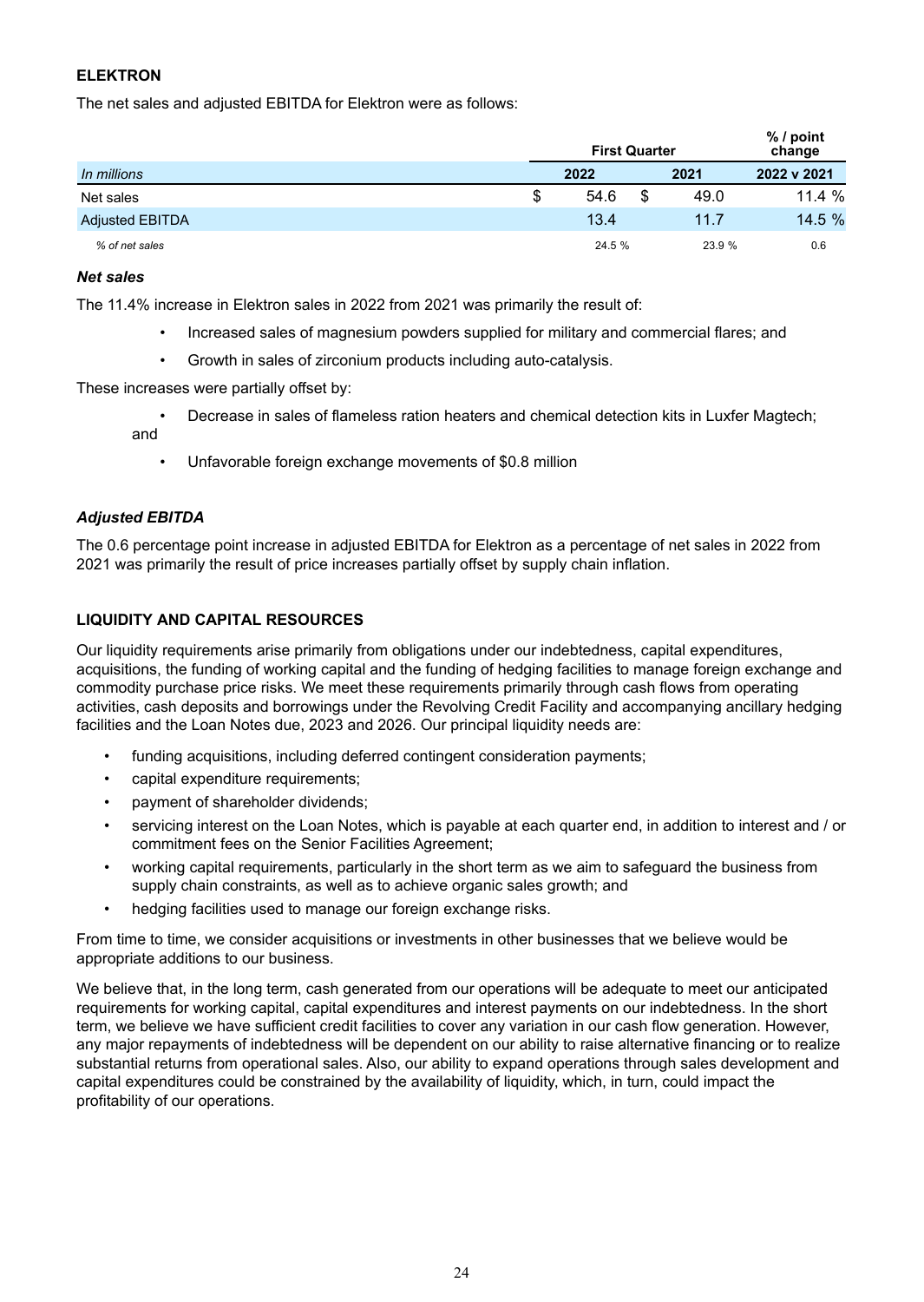We have been in compliance with the covenants under the Loan Notes and the Senior Facilities Agreement throughout all of the quarterly measurement dates from and including September 30, 2011, to March 27, 2022.

Luxfer conducts all of its operations through its subsidiaries, joint ventures and affiliates. Accordingly, Luxfer's main cash source is dividends from its subsidiaries. The ability of each subsidiary to make distributions depends on the funds that a subsidiary receives from its operations in excess of the funds necessary for its operations, obligations or other business plans. We have not historically experienced any material impediment to these distributions, and we do not expect any local legal or regulatory regimes to have any impact on our ability to meet our liquidity requirements in the future. In addition, since our subsidiaries are wholly-owned, our claims will generally rank junior to all other obligations of the subsidiaries. If our operating subsidiaries are unable to make distributions, our growth may slow, unless we are able to obtain additional debt or equity financing. In the event of a subsidiary's liquidation, there may not be assets sufficient for us to recoup our investment in the subsidiary.

Our ability to maintain or increase the generation of cash from our operations in the future will depend significantly on the competitiveness of and demand for our products, including our success in launching new products. Achieving such success is a key objective of our business strategy. Due to commercial, competitive and external economic factors, however, we cannot guarantee that we will generate sufficient cash flows from operations or that future working capital will be available in an amount sufficient to enable us to service our indebtedness or make necessary capital expenditures.

#### *Cash Flows*

#### *Operating activities*

Cash used in operating activities was \$9.3 million in the first quarter of 2022. It was primarily related to net income from operating activities, offset by a significant increase in working capital related to inventory build to protect supply chain, and net of the following non-cash items: depreciation and amortization, pension contributions and net changes to assets and liabilities.

Cash generated from operating activities was \$15.2 million in the first quarter of 2021. It was primarily related to net income from operating activities, net of the following non-cash items: depreciation and amortization; asset impairment charges, pension contributions and net changes to assets and liabilities.

#### *Investing activities*

Net cash used for investing activities was \$1.0 million in the first quarter of 2022, compared to net cash provided by investing activities of \$0.3 million in the first quarter of 2021. The movement was due to acquisitions and disposals which occurred in 2021, there were no such events in the first quarter of 2022. In addition, capital expenditure decreased from \$1.4 million in the first quarter of 2021, to \$1.0 million in the first quarter of 2022. We anticipate capital expenditures for fiscal 2022 to be approximately \$10 million to \$12 million.

#### *Financing activities*

In 2022, net cash provided from financing activities was \$21.4 million (2021: \$14.8 million inflow). We made net drawdowns on our banking facilities of \$26.7 million (2021: \$19.5 million drawdown) and dividend payments of \$3.4 million (2021: \$3.4 million), equating to \$0.125 per ordinary share. In addition, we extended our share buyback program announced in 2021, purchasing 60,100 ordinary shares totaling \$1.5 million in the first quarter of 2021. On March 10, 2022 we declared a \$3.6 million dividend, or \$0.13 per ordinary share, to be paid May 4, 2022.

Any payment of dividends is also subject to the provisions of the U.K. Companies Act, according to which dividends may only be paid out of profits available for distribution determined by reference to financial statements prepared in accordance with the Companies Act and UK-adopted International Accounting Standards, which differ in some respects from GAAP. In the event that dividends are paid in the future, holders of the ordinary shares will be entitled to receive payments in U.S. dollars in respect of dividends on the underlying ordinary shares in accordance with the deposit agreement. Furthermore, because we are a holding company, any dividend payments would depend on cash flows from our subsidiaries.

#### *Authorized shares*

Our authorized share capital consists of 40.0 million ordinary shares with a par value of £0.50 per share.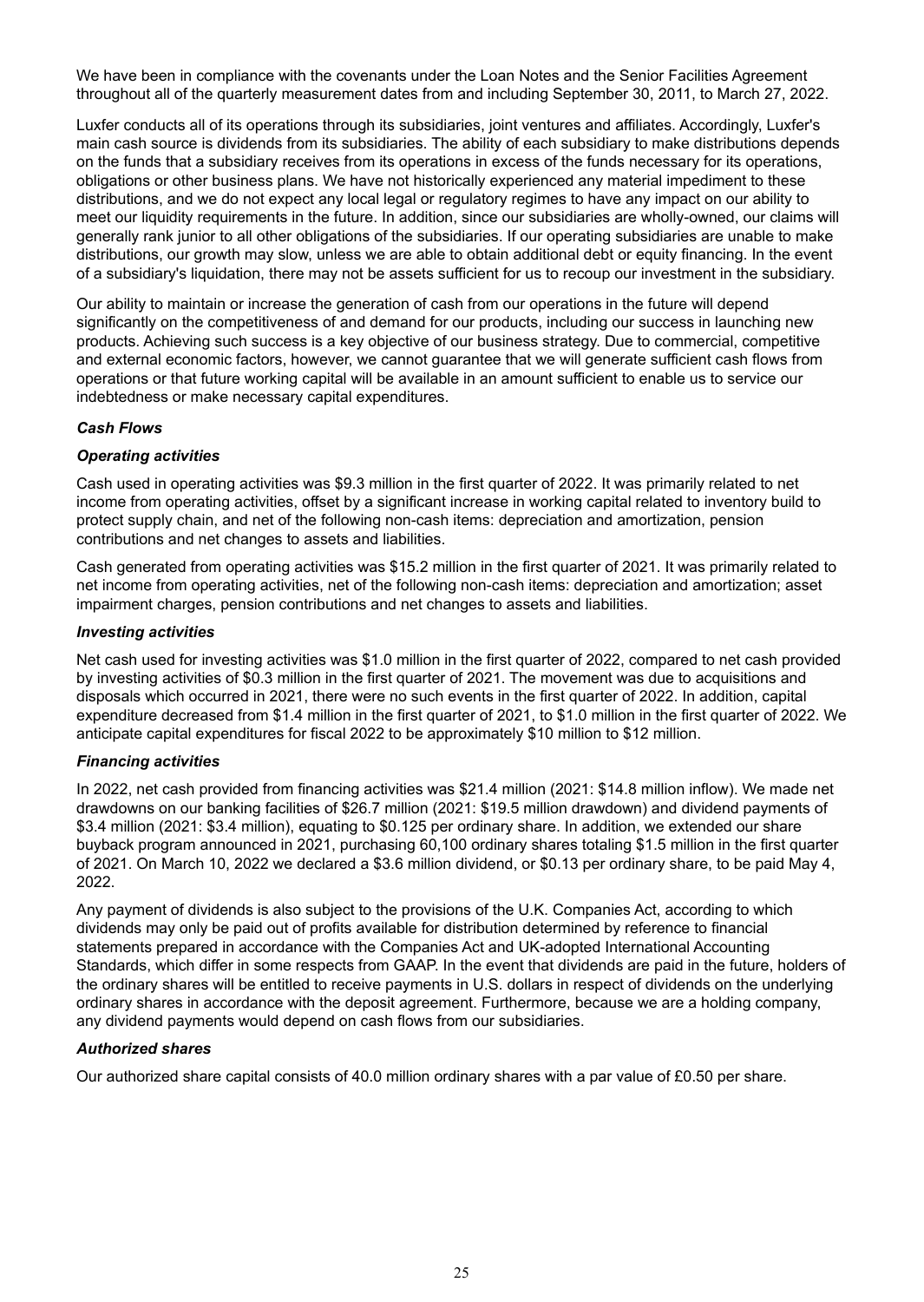## *Contractual obligations*

The following summarizes our significant contractual obligations that impact our liquidity:

|                                     | <b>Payments Due by Period</b> |       |                            |     |                  |                |                  |      |                         |      |
|-------------------------------------|-------------------------------|-------|----------------------------|-----|------------------|----------------|------------------|------|-------------------------|------|
|                                     | <b>Total</b>                  |       | <b>Less than</b><br>1 year |     | $1 - 3$<br>years |                | $3 - 5$<br>years |      | <b>After</b><br>5 years |      |
|                                     |                               |       | (in \$ million)            |     |                  |                |                  |      |                         |      |
| <b>Contractual cash obligations</b> |                               |       |                            |     |                  |                |                  |      |                         |      |
| Loan Notes due 2023                 | \$                            | 25.0  | - \$                       |     | \$               | $25.0\quad$ \$ |                  |      | \$                      |      |
| Loan Notes due 2026                 |                               | 25.0  |                            |     |                  |                |                  | 25.0 |                         |      |
| Revolving credit facility           |                               | 36.9  |                            |     |                  |                |                  | 36.9 |                         |      |
| Obligations under operating leases  |                               | 28.7  |                            | 4.8 |                  | 8.8            |                  | 6.5  |                         | 8.6  |
| Capital commitments                 |                               | 1.0   |                            | 1.0 |                  |                |                  |      |                         |      |
| Interest payments                   |                               | 21.9  |                            | 4.1 |                  | 10.1           |                  | 2.3  |                         | 5.4  |
| Total contractual cash obligations  |                               | 138.5 | - \$                       | 9.9 | -S               | 43.9           | S                | 70.7 | S                       | 14.0 |

#### *Off-balance sheet measures*

At March 27, 2022, we had no off-balance sheet arrangements other than those disclosed in Note 15 to the consolidated financial statements.

#### **NEW ACCOUNTING STANDARDS**

See Note 1 of the Notes to Condensed Consolidated Financial Statements for information pertaining to recently adopted accounting standards or accounting standards to be adopted in the future.

# **CRITICAL ACCOUNTING POLICIES**

We have adopted various accounting policies to prepare the consolidated financial statements in accordance with GAAP. Certain of our accounting policies require the application of significant judgment by management in selecting the appropriate assumptions for calculating financial estimates. In our 2021 Annual Report on Form 10- K, filed with the SEC on February 24, 2022, we identified the critical accounting policies which affect our more significant estimates and assumptions used in preparing our consolidated financial statements.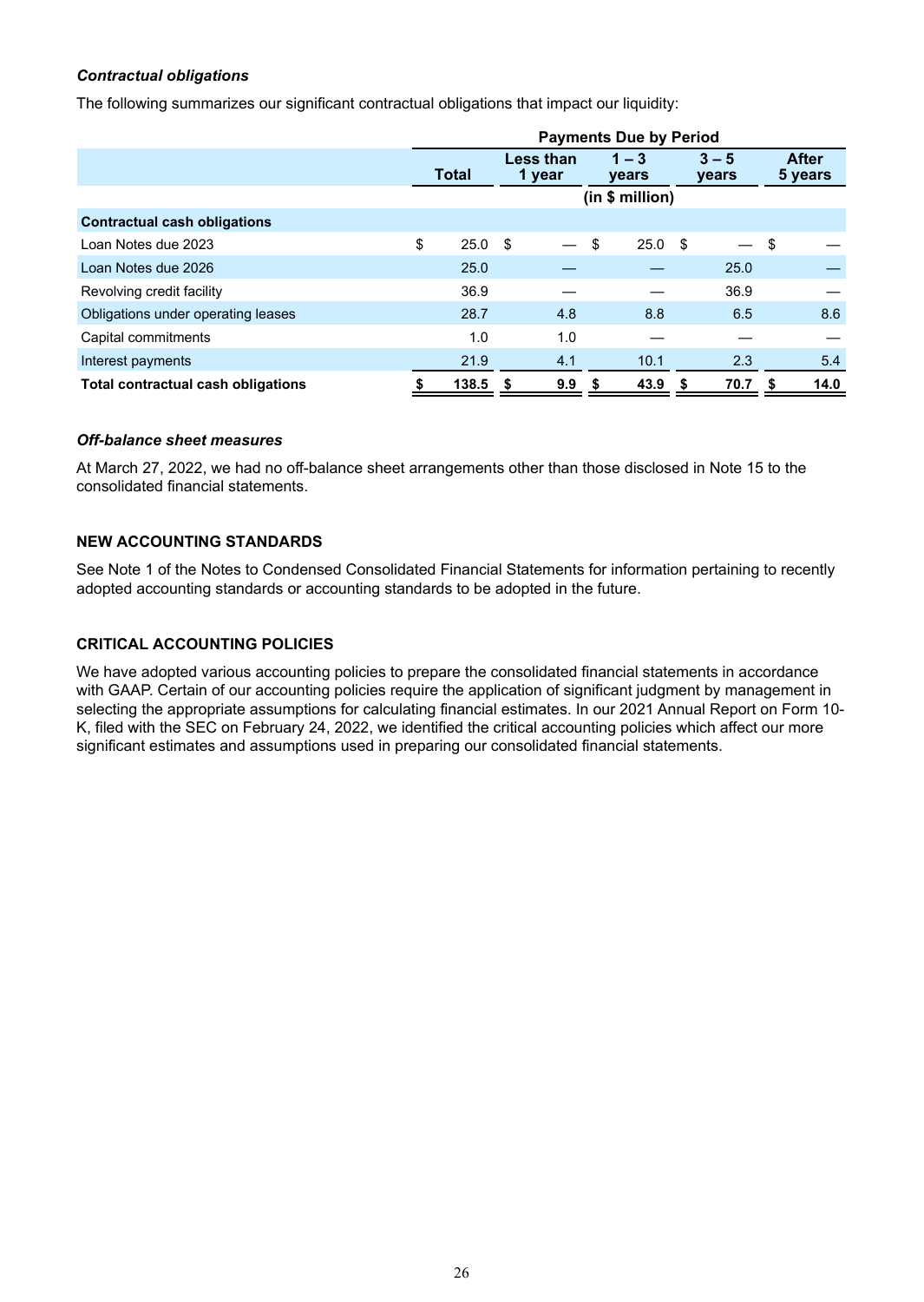### <span id="page-28-0"></span>**Item 3. Quantitative and qualitative disclosures about market risk**

There have been no material changes in our market risk during the quarter ended March 27, 2022. For additional information, refer to Item 7A of our 2021 Annual Report on Form 10-K, filed with the SEC on February 24, 2022.

#### **Item 4. Controls and Procedures**

#### **Evaluation of Disclosure Controls and Procedures**

We maintain a system of disclosure controls and procedures designed to provide reasonable assurance as to the reliability of our published financial statements and other disclosures included in this report. Our management evaluated, with the participation of our Chief Executive Officer and our Chief Financial Officer, the effectiveness of the design and operation of our disclosure controls and procedures as of the end of the quarter ended March 27, 2022, pursuant to Rule 13a-15(b) of the Securities Exchange Act of 1934 (the "Exchange Act"). Based upon their evaluation, our Chief Executive Officer and our Chief Financial Officer concluded that our disclosure controls and procedures were effective, at a reasonable assurance level, as of the quarter ended March 27, 2022, to ensure that information required to be disclosed by us in the reports we file or submit under the Exchange Act is recorded, processed, summarized and reported, within the time periods specified in the Securities and Exchange Commission's rules and forms, and to ensure that information required to be disclosed by us in the reports we file or submit under the Exchange Act is accumulated and communicated to our management, including our principal executive and principal financial officers, as appropriate to allow timely decisions regarding required disclosures.

# *Changes in Internal Control over Financial Reporting*

There was no change in our internal control over financial reporting (as defined in Rules 13a-15(f) and 15d-15(f) under the Exchange Act) that occurred during the quarter ended March 27, 2022, that has materially affected, or is reasonably likely to materially affect, our internal control over financial reporting.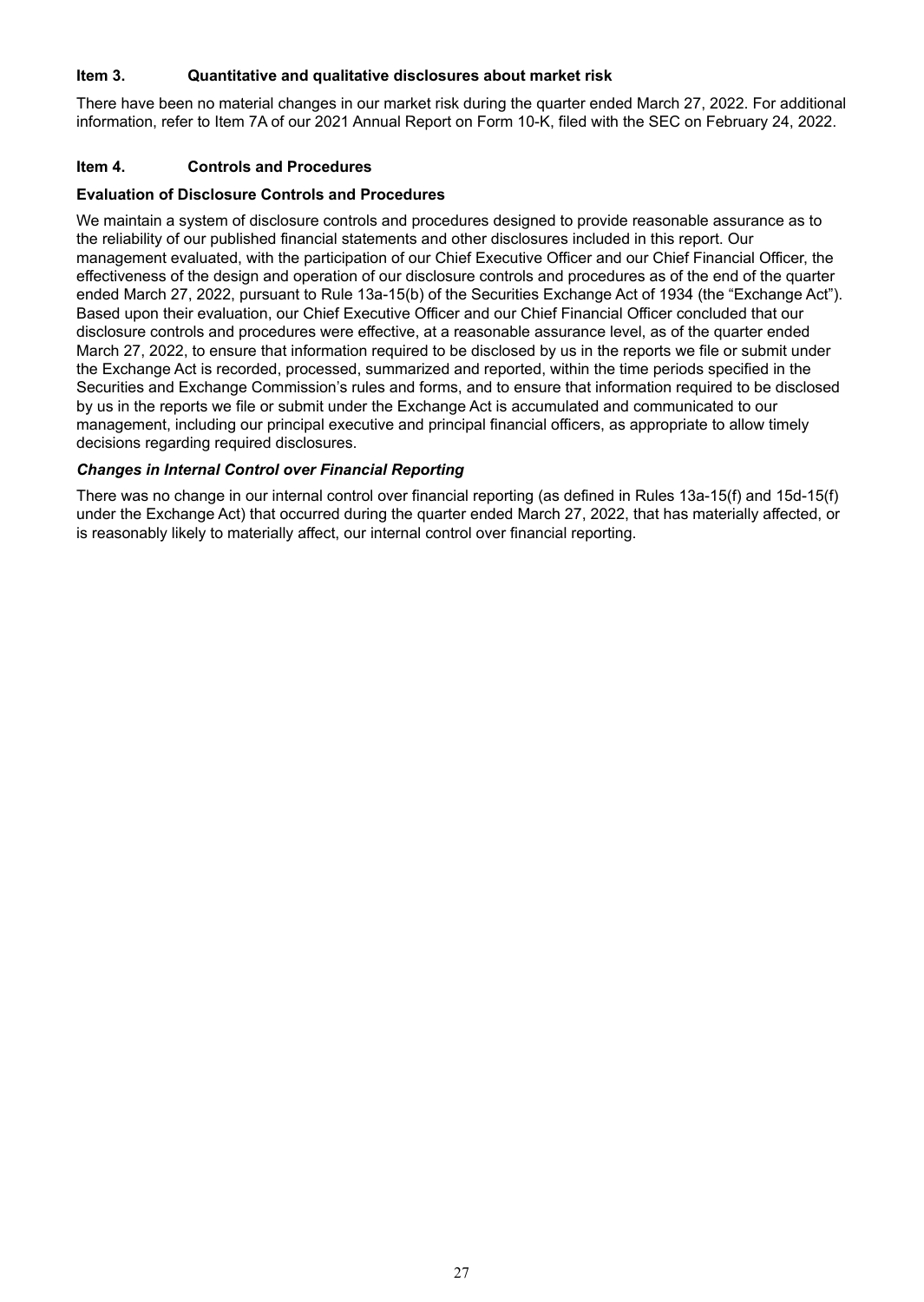# **PART II - OTHER INFORMATION**

#### <span id="page-29-0"></span>**Item 1. Legal Proceedings**

The Company is a defendant in various lawsuits and is subject to various claims that arise in the normal course of business, the most significant of which are summarized in Note 15 (commitments and contingencies) to the consolidated financial statements in ITEM 1. In the opinion of management, the likelihood that the ultimate disposition of these matters will have a material adverse impact is remote.

#### **Item 1A. Risk Factors**

There have been no material changes from the risk factors previously disclosed in Item 1A. of our 2021 Annual Report on Form 10-K.

# **Item 2. Unregistered Sales of Equity Securities and Use of Proceeds**

Not applicable.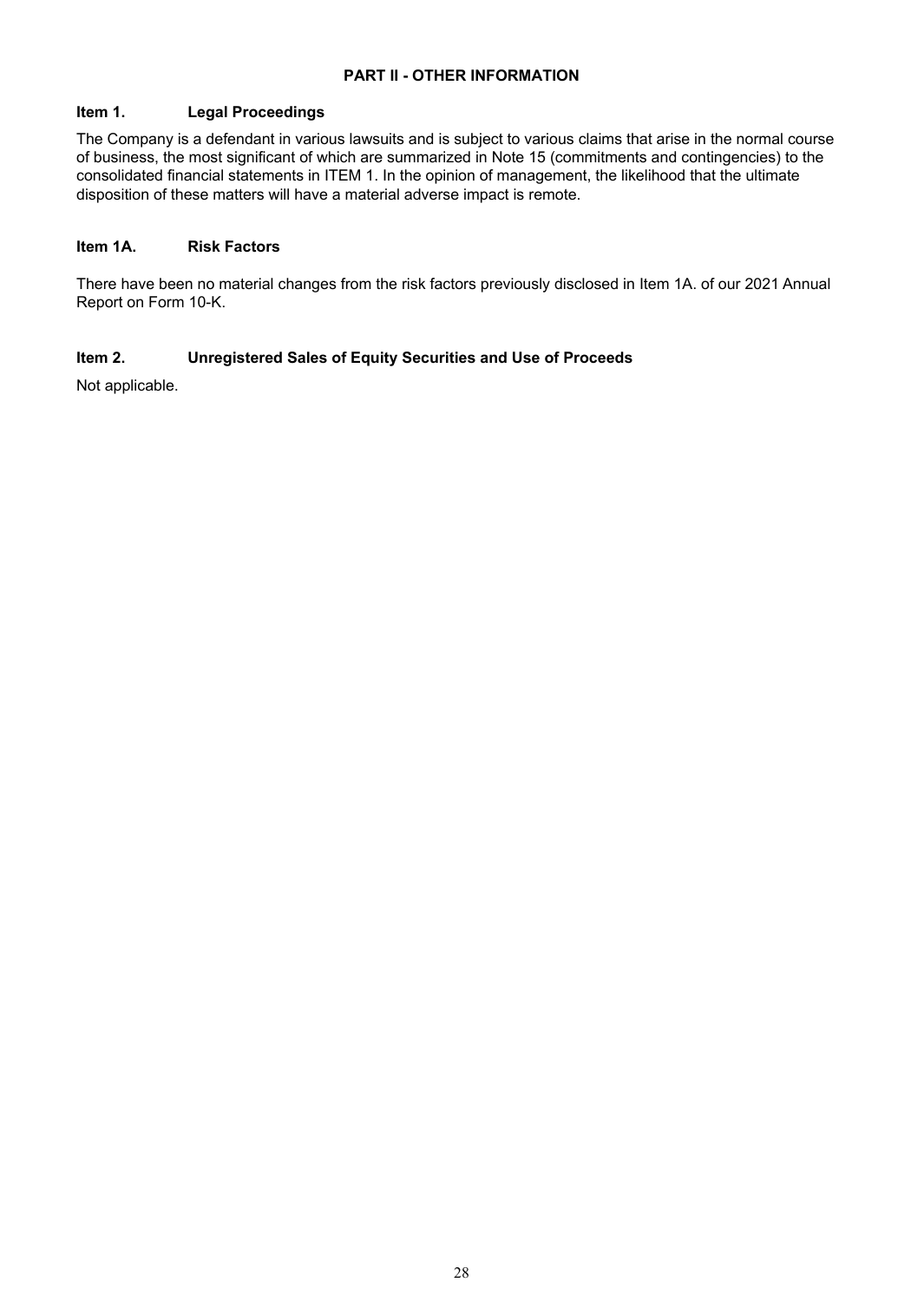#### <span id="page-30-0"></span>**Item 6. Exhibits**

- 31.1 Certification Required by Rule 13a-14(a) or 15d-14(a) under the Securities Exchange Act of 1934-Alok **Maskara**
- 31.2 Certification Required by Rule 13a-14(a) or 15d-14(a) under the Securities Exchange Act of 1934-Steve **Webster**
- 32.1 Certification Pursuant to Section 906 of the Sarbanes-Oxley Act of 2002 (Subsections (a) and (b) of Section 1350, Chapter 63 of Title 18, United States Code)-Alok Maskara
- 32.2 Certification Pursuant to Section 906 of the Sarbanes-Oxley Act of 2002 (Subsections (a) and (b) of Section 1350, Chapter 63 of Title 18, United States Code)-Steve Webster
- 101 The financial statements from the Company's Interim Report on Form 10-Q for the quarter ended March 27, 2022, formatted in XBRL: (i) Condensed Consolidated Statements of Income, (ii) Condensed Consolidated Statements of Comprehensive Income, (iii) Condensed Consolidated Balance Sheets, (iv) Condensed Consolidated Statements of Cash Flows, (v) Condensed Consolidated Statements of Changes in Equity, and (vi) Notes to Condensed Consolidated Financial Statements, tagged as blocks of text and including detailed tags.